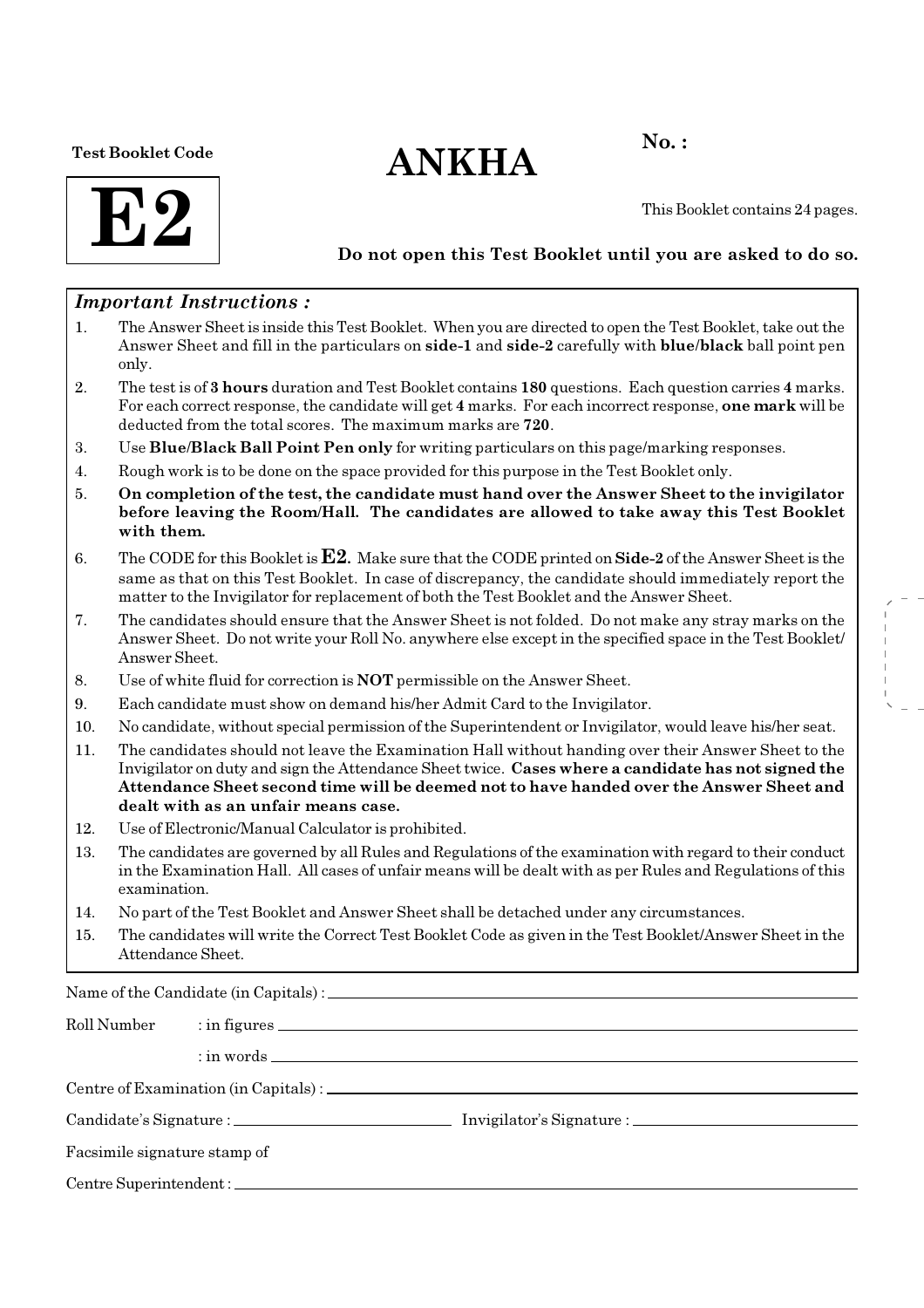1. Which of the following amine will give the carbylamine test ?



2. An alkene on ozonolysis gives methanal as one of the product. Its structure is :



3. Match the following and identify the correct option.

| (a)                         |          | $CO(g) + H2(g)$          |      | (i)   | $Mg(HCO3)2 +$<br>Ca(HCO <sub>3</sub> ) <sub>2</sub> |
|-----------------------------|----------|--------------------------|------|-------|-----------------------------------------------------|
| (b)                         | water    | Temporary<br>hardness of |      | (ii)  | An electron<br>deficient hydride                    |
| $\left( \mathrm{c} \right)$ | $B_2H_6$ |                          |      | (iii) | Synthesis gas                                       |
| (d)                         | $H_2O_2$ |                          |      | (iv)  | Non-planar<br>structure                             |
|                             | (a)      | (b)                      | (c)  | (d)   |                                                     |
| (1)                         | (iii)    | (i)                      | (ii) | (iv)  |                                                     |
| (2)                         | (iii)    | (ii)                     | (i)  | (iv)  |                                                     |
| (3)                         | (iii)    | (iv)                     | (ii) | (i)   |                                                     |
| $\left( 4\right)$           | (i)      | (iii)                    | (ii) | (iv)  |                                                     |

- 4. The freezing point depression constant  $(K_f)$  of benzene is  $5.12$  K kg mol<sup>-1</sup>. The freezing point depression for the solution of molality 0.078 m containing a non-electrolyte solute in benzene is (rounded off upto two decimal places) :
	- $(1)$  0.20 K
	- $(2)$  0.80 K
	- (3) 0.40 K
	- (4) 0.60 K
- 5. On electrolysis of dil.sulphuric acid using Platinum (Pt) electrode, the product obtained at anode will be :
	- (1) Hydrogen gas
	- (2) Oxygen gas
	- $(3)$  H<sub>2</sub>S gas
	- $(4)$  SO<sub>2</sub> gas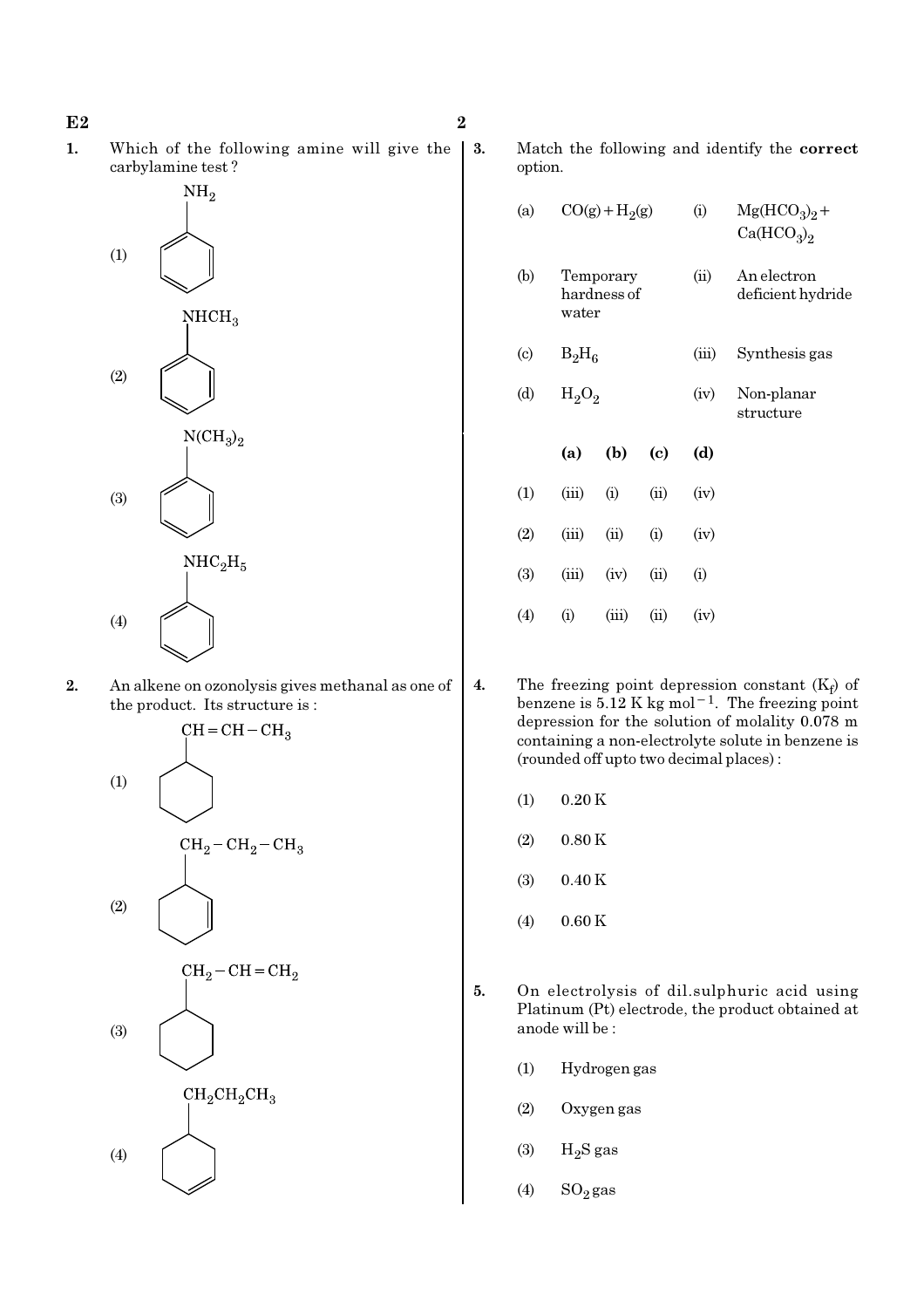6. Identify compound X in the following sequence of reactions :

## $CH<sub>3</sub>$ **CHO**  $\text{Cl}_2/\text{h}\nu$





 $CHCl<sub>2</sub>$ (3)



- 7. Which one of the followings has maximum number of atoms ?
	- (1)  $1 g \text{ of } Ag(s)$  [Atomic mass of Ag = 108]
	- (2)  $1 \text{ g of Mg(s)}$  [Atomic mass of Mg = 24]
	- (3) 1 g of  $O_2(g)$  [Atomic mass of O = 16]
	- (4) 1 g of  $Li(s)$  [Atomic mass of  $Li = 7$ ]
- 8. Identify the correct statement from the following :
	- (1) Wrought iron is impure iron with 4% carbon.
	- (2) Blister copper has blistered appearance due to evolution of CO<sub>2</sub>.
	- (3) Vapour phase refining is carried out for Nickel by Van Arkel method.
	- (4) Pig iron can be moulded into a variety of shapes.
- 9. A tertiary butyl carbocation is more stable than a secondary butyl carbocation because of which of the following ?
	- (1)  $-I$  effect of  $-CH_3$  groups
	- (2) + R effect of  $-CH<sub>3</sub>$  groups
	- (3)  $-$  R effect of  $-$  CH<sub>3</sub> groups
	- (4) Hyperconjugation
- 10. Urea reacts with water to form A which will decompose to form B. B when passed through  $Cu^{2+}$  (aq), deep blue colour solution C is formed. What is the formula of C from the following ?
	- $(1)$  CuSO<sub>4</sub>
	- (2)  $[Cu(NH_3)_4]^{2+}$
	- (3)  $Cu(OH)<sub>2</sub>$
	- (4)  $CuCO<sub>3</sub>·Cu(OH)<sub>2</sub>$
- 11. A mixture of  $N_2$  and Ar gases in a cylinder contains 7 g of  $\mathrm{N}_2$  and 8 g of Ar. If the total pressure of the mixture of the gases in the cylinder is 27 bar, the partial pressure of  $\mathrm{N}_2 \, \mathrm{is}$  :

[Use atomic masses (in g mol<sup>-1</sup>) : N = 14, Ar = 40]

- (1) 9 bar
- (2) 12 bar
- (3) 15 bar
- (4) 18 bar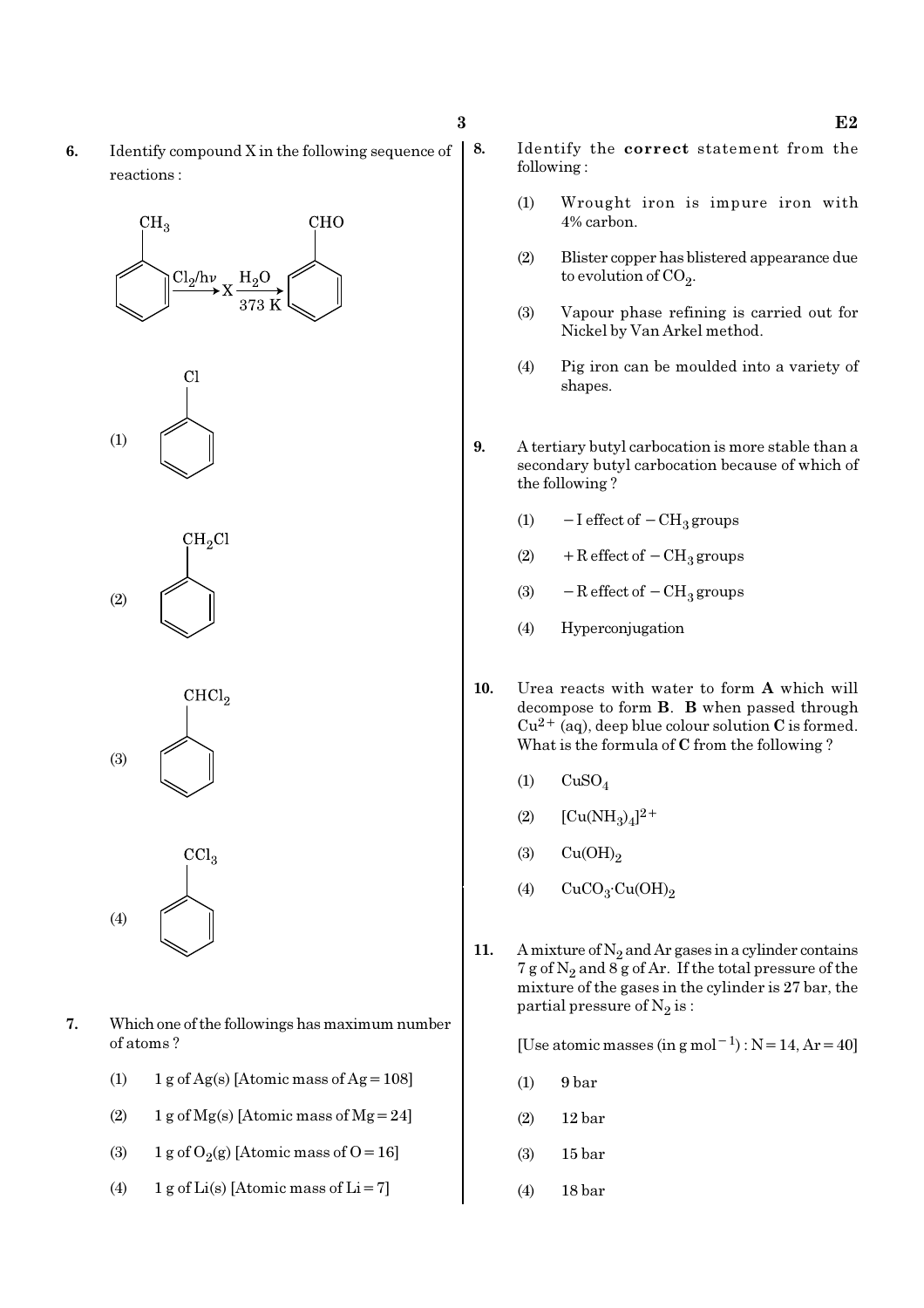12. An element has a body centered cubic (bcc) structure with a cell edge of 288 pm. The atomic radius is :

(1) 
$$
\frac{\sqrt{3}}{4} \times 288 \text{ pm}
$$
  
(2) 
$$
\frac{\sqrt{2}}{4} \times 288 \text{ pm}
$$
  
(3) 
$$
\frac{4}{\sqrt{3}} \times 288 \text{ pm}
$$
  
(4) 
$$
\frac{4}{\sqrt{2}} \times 288 \text{ pm}
$$

- 13. The rate constant for a first order reaction is  $4.606 \times 10^{-3}$  s<sup>-1</sup>. The time required to reduce 2.0 g of the reactant to 0.2 g is :
	- $(1)$  100 s
	- (2) 200 s
	- (3) 500 s
	- (4) 1000 s
- 14. Reaction between acetone and methylmagnesium chloride followed by hydrolysis will give :
	- (1) Isopropyl alcohol
	- (2) Sec. butyl alcohol
	- (3) Tert. butyl alcohol
	- (4) Isobutyl alcohol
- 15. Which of the following set of molecules will have zero dipole moment ?
	- (1) Ammonia, beryllium difluoride, water, 1,4-dichlorobenzene
	- (2) Boron trifluoride, hydrogen fluoride, carbon dioxide, 1,3-dichlorobenzene
	- (3) Nitrogen trifluoride, beryllium difluoride, water, 1,3-dichlorobenzene
	- (4) Boron trifluoride, beryllium difluoride, carbon dioxide, 1,4-dichlorobenzene

16. What is the change in oxidation number of carbon in the following reaction ?

> $\text{CH}_4(g) + 4\text{Cl}_2(g) \rightarrow \text{CCl}_4(l) + 4\text{HCl}(g)$  $(1)$  +4 to +4

- (2)  $0 \text{ to } +4$
- $(3) -4$  to  $+4$
- (4)  $0 \text{ to } -4$
- 17. Match the following :

|                                                  | Oxide                          |                    |       | <b>Nature</b> |  |  |  |  |
|--------------------------------------------------|--------------------------------|--------------------|-------|---------------|--|--|--|--|
| (a)                                              |                                |                    | (i)   | Basic         |  |  |  |  |
| (b)                                              | BaO                            |                    | (ii)  | Neutral       |  |  |  |  |
| $\left( \mathrm{c} \right)$                      | $\text{Al}_2\text{O}_3$        |                    | (iii) | Acidic        |  |  |  |  |
| (d)                                              | Cl <sub>2</sub> O <sub>7</sub> |                    | (iv)  | Amphoteric    |  |  |  |  |
| Which of the following is <b>correct</b> option? |                                |                    |       |               |  |  |  |  |
|                                                  | (a)                            | (b)                | (c)   | (d)           |  |  |  |  |
|                                                  | $_{(1)}$                       | $\dot{\mathrm{u}}$ | (iii) | (iv)          |  |  |  |  |

| (1) | (i)   | (i)            | (iii)          | (iv)              |
|-----|-------|----------------|----------------|-------------------|
| (2) | (ii)  | (i)            | (iv)           | (iii)             |
| (3) | (iii) | (iv)           | $\rm (i)$      | (i)               |
| (4) | (iv)  | $(\text{III})$ | $\dot{\rm{u}}$ | $\left( 1\right)$ |

- 18. Which of the following is not correct about carbon monoxide ?
	- (1) It forms carboxyhaemoglobin.
	- (2) It reduces oxygen carrying ability of blood.
	- (3) The carboxyhaemoglobin (haemoglobin bound to CO) is less stable than oxyhaemoglobin.
	- (4) It is produced due to incomplete combustion.
- 19. Measuring Zeta potential is useful in determining which property of colloidal solution ?
	- (1) Viscosity
	- (2) Solubility
	- (3) Stability of the colloidal particles
	- (4) Size of the colloidal particles
- 20. Which of the following is the correct order of increasing field strength of ligands to form coordination compounds ?
	- (1)  $\text{SCN}^-$  < F<sup>-</sup> < C<sub>2</sub>O<sup>2</sup><sup>-</sup> < CN<sup>-</sup>
	- (2)  $\text{SCN}^-$  < F<sup>-</sup> < CN<sup>-</sup> < C<sub>2</sub>O<sub>4</sub><sup>2</sup>
	- (3)  $F^- < \text{SCN}^- < C_2 O_4^{2-} < \text{CN}^-$
	- (4)  $\text{CN}^- \leq C_2 O_4^{2-} \leq \text{SCN}^- \leq \text{F}^-$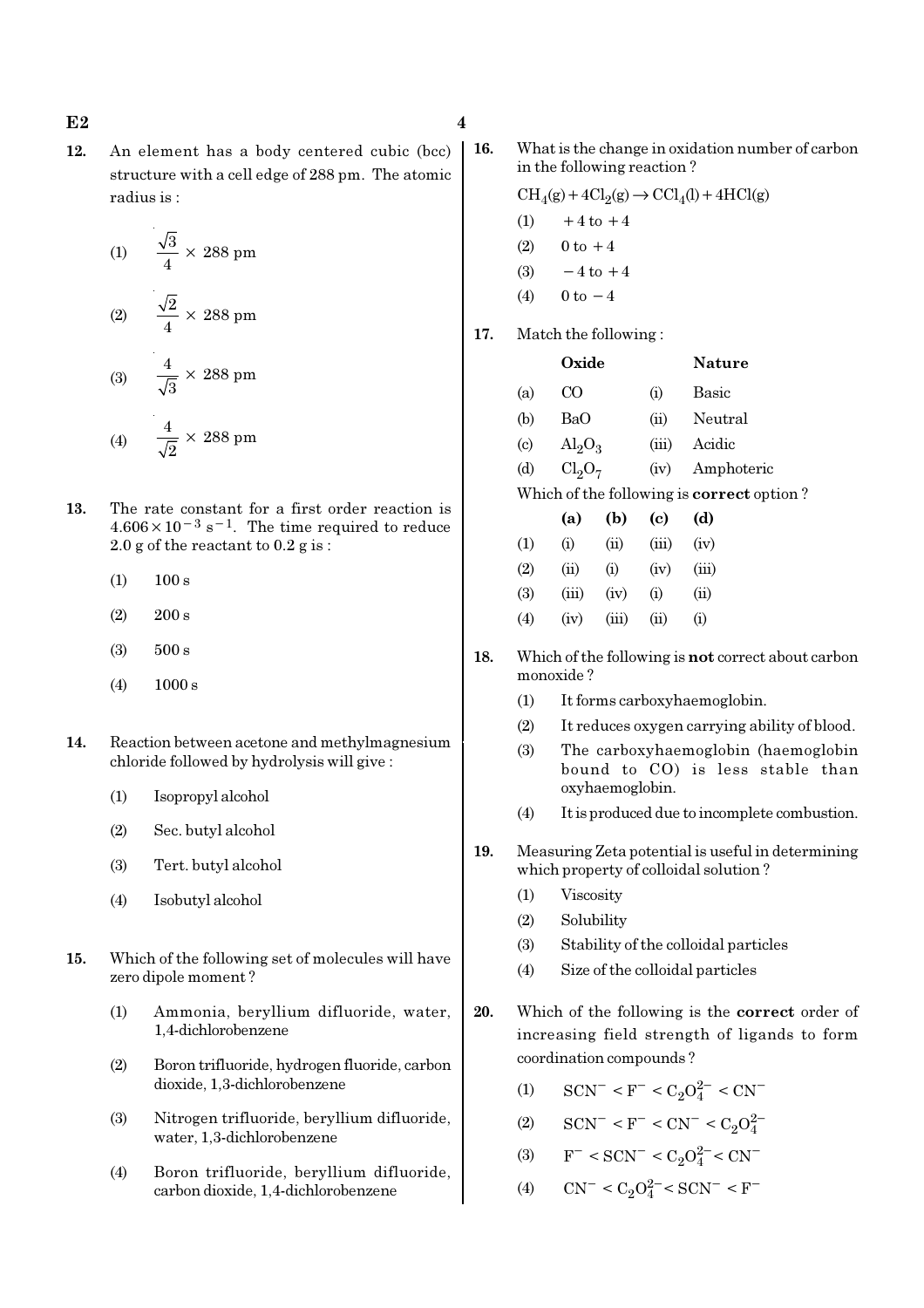- 21. Elimination reaction of 2-Bromo-pentane to form pent-2-ene is :
	- (a) β-Elimination reaction
	- (b) Follows Zaitsev rule
	- (c) Dehydrohalogenation reaction
	- (d) Dehydration reaction
	- $(1)$   $(a), (b), (c)$
	- $(2)$   $(a), (c), (d)$
	- (3) (b), (c), (d)
	- $(4)$   $(a), (b), (d)$
- 22. The correct option for free expansion of an ideal gas under adiabatic condition is :
	- (1)  $q = 0, \Delta T = 0$  and  $w = 0$
	- (2)  $q = 0$ ,  $\Delta T < 0$  and  $w > 0$
	- (3)  $q < 0$ ,  $\Delta T = 0$  and  $w = 0$
	- (4)  $q > 0$ ,  $\Delta T > 0$  and  $w > 0$

#### 23. Identify the incorrect statement.

- (1)  $Cr^{2+}(d^4)$  is a stronger reducing agent than  $Fe^{2+}(d^6)$  in water.
- (2) The transition metals and their compounds are known for their catalytic activity due to their ability to adopt multiple oxidation states and to form complexes.
- (3) Interstitial compounds are those that are formed when small atoms like H, C or N are trapped inside the crystal lattices of metals.
- (4) The oxidation states of chromium in  $CrO_4^{2-}$ and  $Cr_2O_7^{2-}$  are not the same.

#### 24. Identify the incorrect match.

Name IUPAC Official Name (a) Unnilunium (i) Mendelevium

- (b) Unniltrium (ii) Lawrencium
- (c) Unnilhexium (iii) Seaborgium
- (d) Unununnium (iv) Darmstadtium
- $(1)$   $(a), (i)$
- $(2)$   $(b), (ii)$
- $(3)$   $(c)$ ,  $(iii)$
- $(4)$   $(d), (iv)$
- 25. Reaction between benzaldehyde and acetophenone in presence of dilute NaOH is known as :
	- (1) Aldol condensation
	- (2) Cannizzaro's reaction
	- (3) Cross Cannizzaro's reaction
	- (4) Cross Aldol condensation
- 26. Which of the following oxoacid of sulphur has  $-O-O-$  linkage ?
	- (1)  $H_2SO_3$ , sulphurous acid
	- (2)  $H_2SO_4$ , sulphuric acid
	- (3)  $H_2S_2O_8$ , peroxodisulphuric acid
	- (4)  $\rm{H_2S_2O_7}$ , pyrosulphuric acid
- 27. HCl was passed through a solution of  $\mathrm{CaCl}_{2}$ ,  $\mathrm{MgCl}_{2}$ and NaCl. Which of the following compound(s) crystallise(s) ?
	- (1) Both  $\mathrm{MgCl}_2$  and  $\mathrm{CaCl}_2$
	- (2) Only NaCl
	- (3) Only  $MgCl<sub>2</sub>$
	- (4) NaCl,  $MgCl<sub>2</sub>$  and  $CaCl<sub>2</sub>$
- 28. Anisole on cleavage with HI gives :



 $5$  E2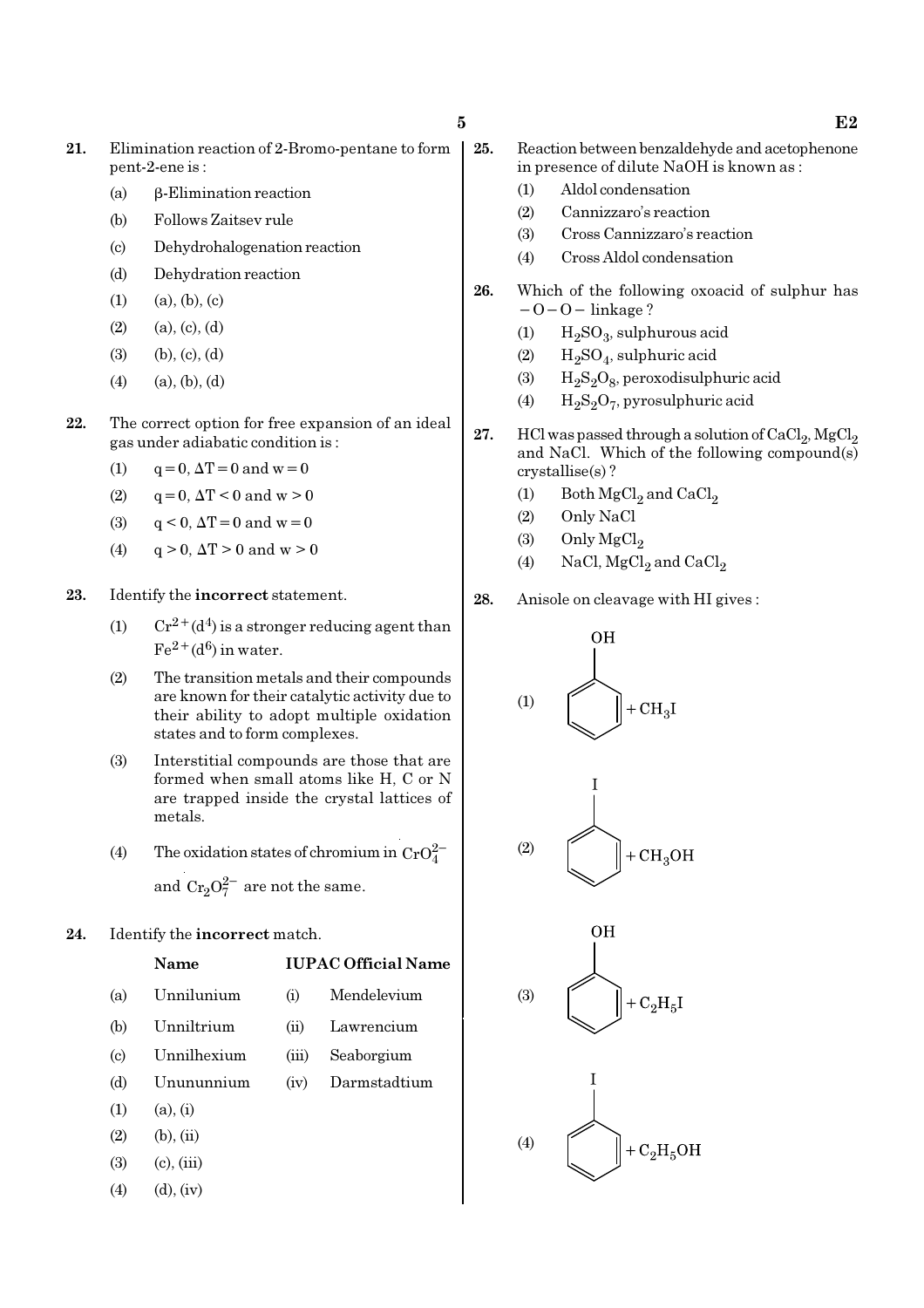#### $E2$  6

- 29. Identify the correct statements from the following :
	- (a)  $CO_2(g)$  is used as refrigerant for ice-cream and frozen food.
	- (b) The structure of  $C_{60}$  contains twelve six carbon rings and twenty five carbon rings.
	- (c) ZSM-5, a type of zeolite, is used to convert alcohols into gasoline.
	- (d) CO is colorless and odourless gas.
	- $(1)$   $(a)$ ,  $(b)$  and  $(c)$  only
	- $(2)$  (a) and  $(c)$  only
	- $(3)$  (b) and  $(c)$  only
	- $(4)$  (c) and  $(d)$  only
- **30.** For the reaction,  $2Cl(g) \rightarrow Cl_2(g)$ , the **correct** option is :
	- (1)  $\Delta_r H > 0$  and  $\Delta_r S > 0$
	- (2)  $\Delta_r H > 0$  and  $\Delta_r S < 0$
	- (3)  $\Delta_r H < 0$  and  $\Delta_r S > 0$
	- (4)  $\Delta_r H \leq 0$  and  $\Delta_r S \leq 0$
- 31. Paper chromatography is an example of :
	- (1) Adsorption chromatography
	- (2) Partition chromatography
	- (3) Thin layer chromatography
	- (4) Column chromatography
- 32. Which of the following alkane cannot be made in good yield by Wurtz reaction ?
	- (1) n-Hexane
	- (2) 2,3-Dimethylbutane
	- (3) n-Heptane
	- (4) n-Butane
- 33. An increase in the concentration of the reactants of a reaction leads to change in :
	- (1) activation energy
	- (2) heat of reaction
	- (3) threshold energy
	- (4) collision frequency
- 34. The number of Faradays(F) required to produce  $20$  g of calcium from molten CaCl $_2$  (Atomic mass of Ca=40 g mol<sup>-1</sup>) is :
	- $(1) 1$
	- $(2)$  2
	- (3) 3
	- $(4)$  4
- 35. The mixture which shows positive deviation from Raoult's law is :
	- (1) Ethanol+Acetone
	- (2) Benzene+Toluene
	- (3) Acetone+Chloroform
	- (4) Chloroethane+Bromoethane
- 36. Hydrolysis of sucrose is given by the following reaction.

 $Sucrose+H_2O \rightleftharpoons Glucose+Fructose$ 

If the equilibrium constant (K<sub>c</sub>) is  $2 \times 10^{13}$  at 300 K, the value of  $\Delta_r G^\ominus$  at the same temperature will be :

- (1)  $-8.314 \,\mathrm{J} \,\mathrm{mol}^{-1} \mathrm{K}^{-1} \times 300 \,\mathrm{K} \times \ln(2 \times 10^{13})$
- (2)  $8.314 \text{ J} \text{ mol}^{-1} \text{K}^{-1} \times 300 \text{ K} \times \ln(2 \times 10^{13})$
- (3)  $8.314 \text{ J mol}^{-1}\text{K}^{-1} \times 300 \text{ K} \times \ln(3 \times 10^{13})$
- (4)  $-8.314 \,\mathrm{J} \,\mathrm{mol}^{-1} \mathrm{K}^{-1} \times 300 \,\mathrm{K} \times \ln(4 \times 10^{13})$
- 37. Sucrose on hydrolysis gives :
	- (1) β-D-Glucose+α-D-Fructose
	- (2) α-D-Glucose+β-D-Glucose
	- (3)  $\alpha$ -D-Glucose + β-D-Fructose
	- (4) α-D-Fructose+β-D-Fructose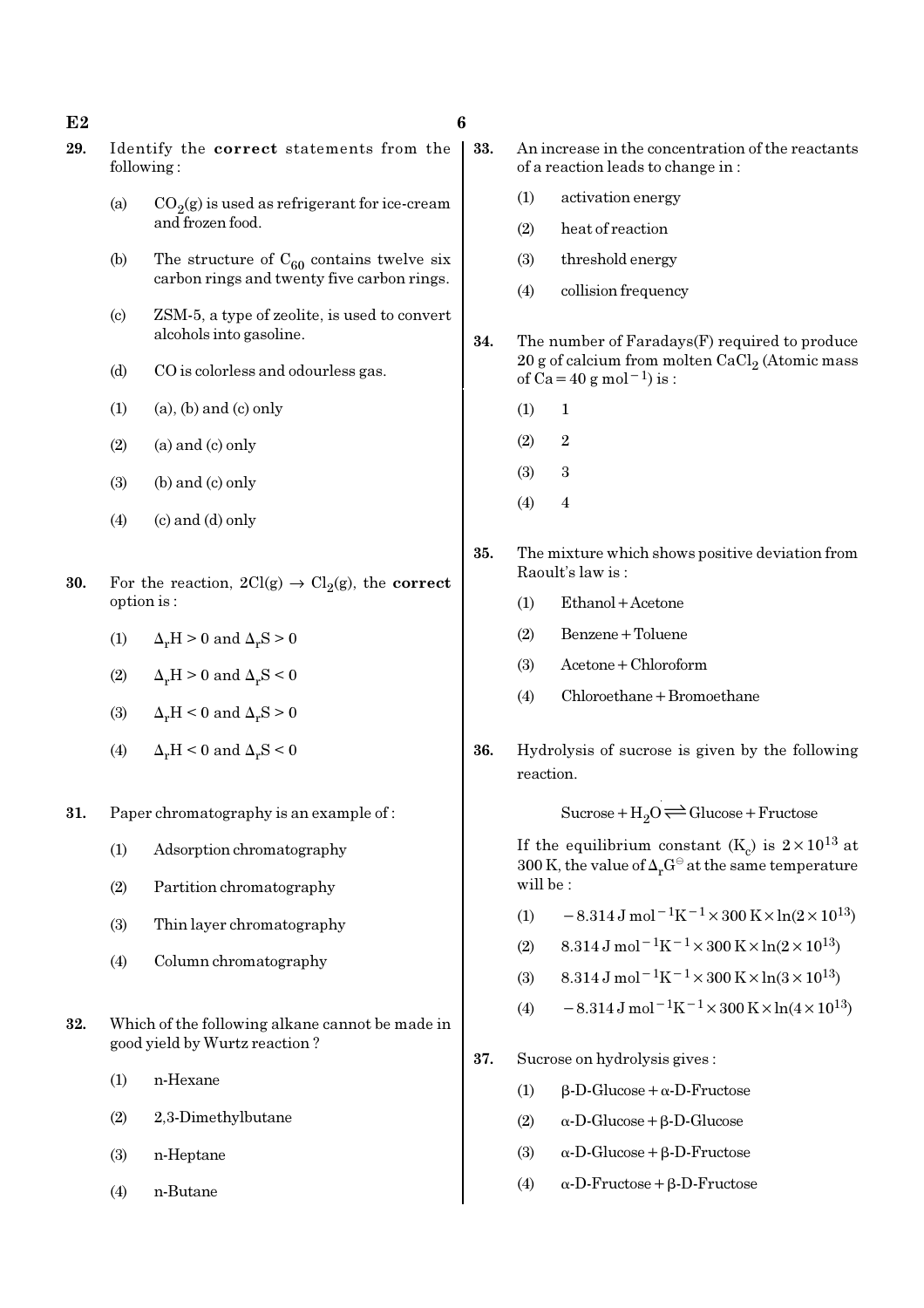- 38. The calculated spin only magnetic moment of  $Cr^{2+}$ ion is :
	- (1) 3.87 BM
	- (2) 4.90 BM
	- (3) 5.92 BM
	- (4) 2.84 BM
- 39. Which of the following is a natural polymer ?
	- (1) cis-1,4-polyisoprene
	- (2) poly (Butadiene-styrene)
	- (3) polybutadiene
	- (4) poly (Butadiene-acrylonitrile)
- 40. Which of the following is a basic amino acid ?
	- (1) Serine
	- (2) Alanine
	- (3) Tyrosine
	- (4) Lysine
- 41. Which of the following is a cationic detergent ?
	- (1) Sodium lauryl sulphate
	- (2) Sodium stearate
	- (3) Cetyltrimethyl ammonium bromide
	- (4) Sodium dodecylbenzene sulphonate
- **42.** Find out the solubility of  $\text{Ni}(\text{OH})_2$  in 0.1 M NaOH. Given that the ionic product of  $\mathrm{Ni(OH)}_{2}$  is  $2 \times 10^{-15}$ .
	- (1)  $2 \times 10^{-13}$  M
	- $(2)$  2×10<sup>-8</sup> M
	- (3)  $1 \times 10^{-13}$  M
	- (4)  $1 \times 10^8$  M
- 43. Identify a molecule which does not exist.
	- $(1)$  He<sub>2</sub>
	- $(2)$   $Li<sub>2</sub>$
	- (3)  $C_2$
	- (4)  $O_2$
- 44. The following metal ion activates many enzymes, participates in the oxidation of glucose to produce ATP and with Na, is responsible for the transmission of nerve signals.
	- (1) Iron
	- (2) Copper
	- (3) Calcium
	- (4) Potassium
- 45. The number of protons, neutrons and electrons in  $^{175}_{71}$ Lu, respectively, are:
	- (1) 71, 104 and 71
	- (2) 104, 71 and 71
	- (3) 71, 71 and 104
	- (4) 175, 104 and 71
- 46. Light with an average flux of  $20$  W/cm<sup>2</sup> falls on a non-reflecting surface at normal incidence having surface area  $20 \text{ cm}^2$ . The energy received by the surface during time span of 1 minute is :
	- (1)  $10 \times 10^3$  J
	- (2)  $12 \times 10^3$  J
	- (3)  $24 \times 10^3$  J
	- (4)  $48 \times 10^3$  J
- 47. For transistor action, which of the following statements is correct ?
	- (1) Base, emitter and collector regions should have same doping concentrations.
	- (2) Base, emitter and collector regions should have same size.
	- (3) Both emitter junction as well as the collector junction are forward biased.
	- (4) The base region must be very thin and lightly doped.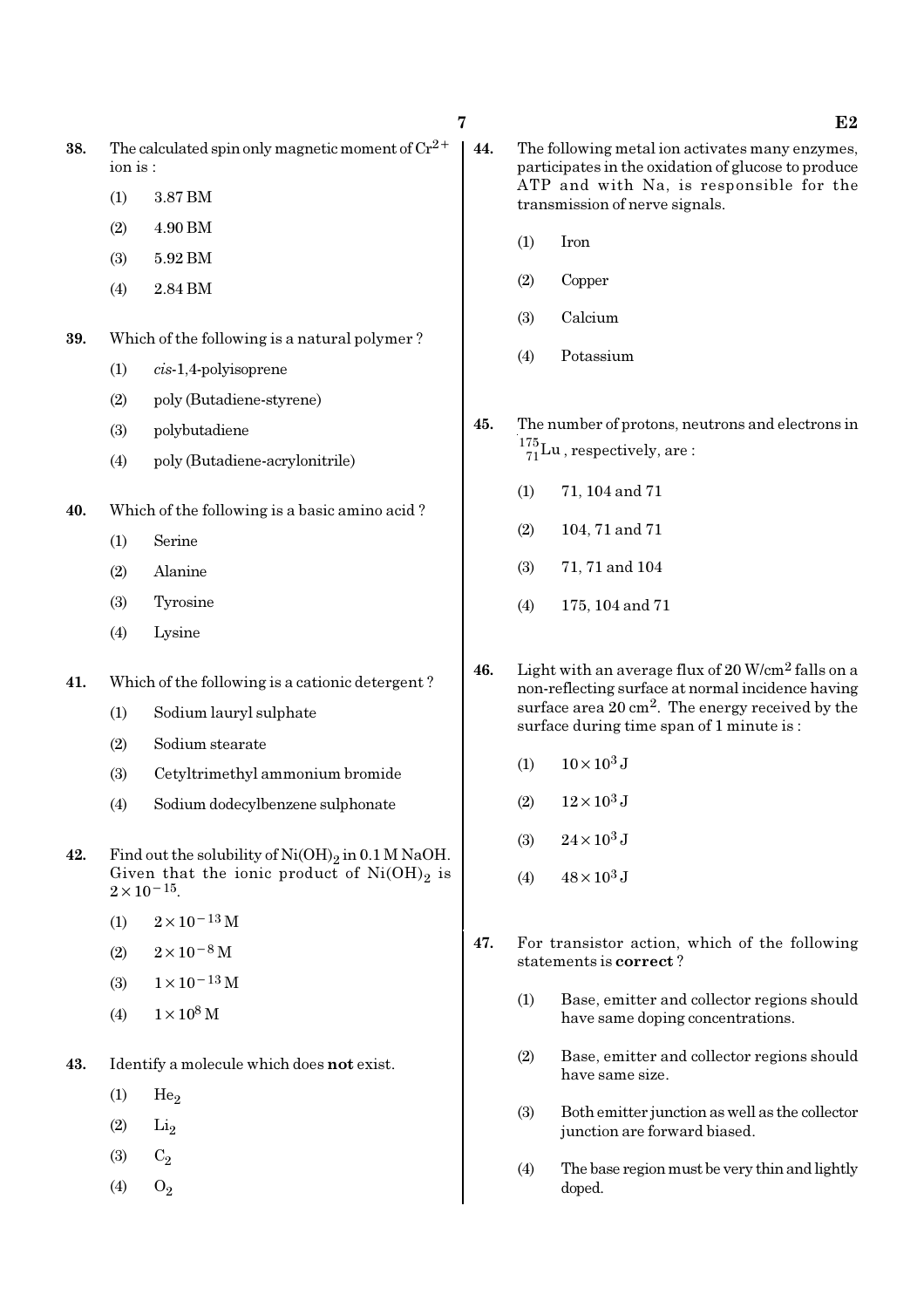48. Which of the following graph represents the variation of resistivity (ρ) with temperature (T) for copper ?









49. In a certain region of space with volume  $0.2 \text{ m}^3$ , the electric potential is found to be 5 V throughout. The magnitude of electric field in this region is :

(1) zero

(2) 0.5 N/C

(3) 1 N/C

(4) 5 N/C

50. For the logic circuit shown, the truth table is :



- 51. A 40  $\mu$ F capacitor is connected to a 200 V, 50 Hz ac supply. The rms value of the current in the circuit is, nearly :
	- (1) 1.7 A
	- (2) 2.05 A
	- (3) 2.5 A
	- (4) 25.1 A
- 52. A cylinder contains hydrogen gas at pressure of 249 kPa and temperature 27°C.

Its density is :  $(R=8.3 \text{ J mol}^{-1}\text{ K}^{-1})$ 

- (1)  $0.5 \text{ kg/m}^3$
- $(2)$  0.2 kg/m<sup>3</sup>
- (3)  $0.1 \text{ kg/m}^3$
- (4)  $0.02 \text{ kg/m}^3$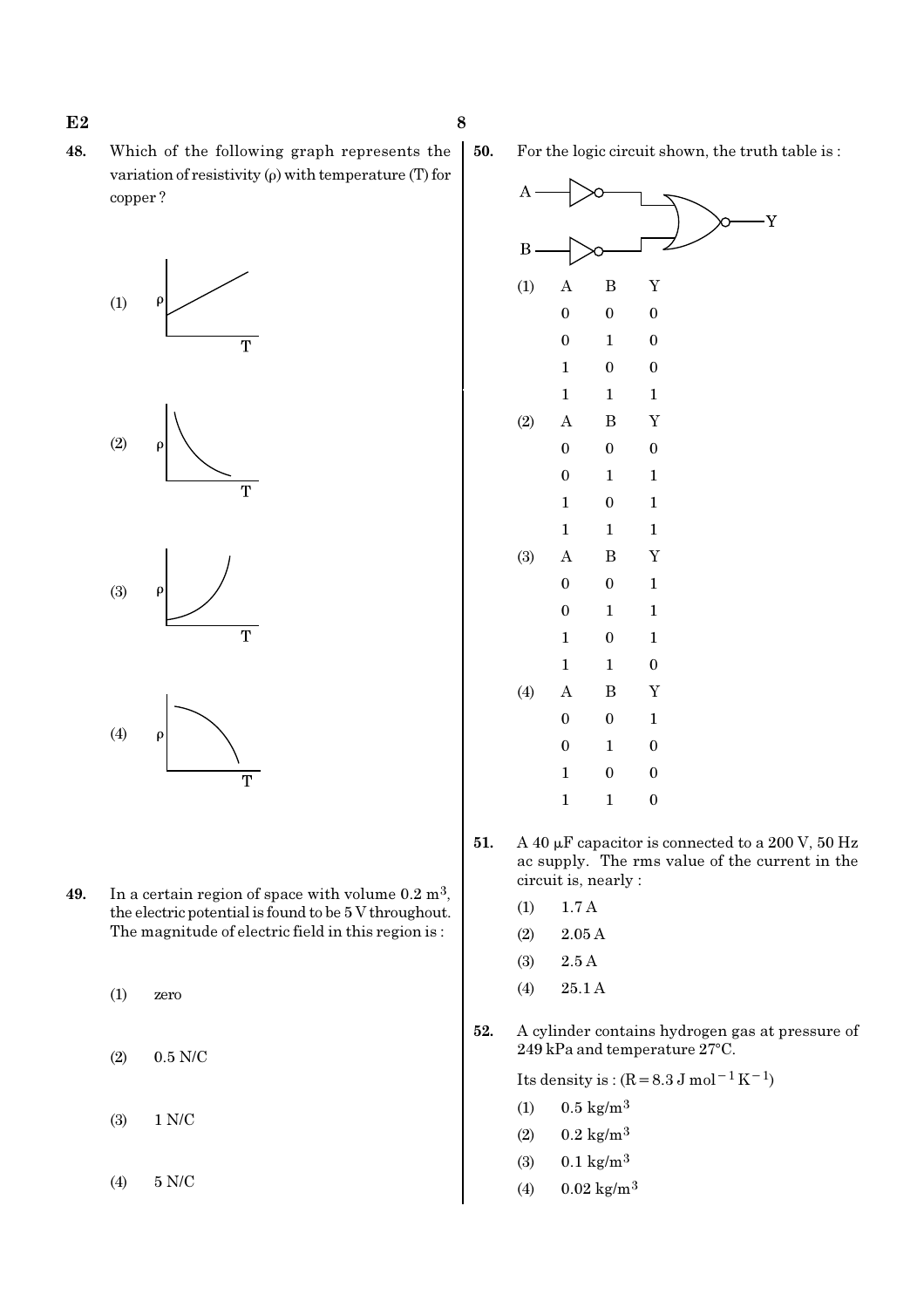- 53. Taking into account of the significant figures, what is the value of 9.99 m−0.0099 m ?
	- (1) 9.9801 m
	- (2) 9.98 m
	- (3) 9.980 m
	- (4) 9.9 m
- 54. The mean free path for a gas, with molecular diameter d and number density n can be expressed as :

(1) 
$$
\frac{1}{\sqrt{2} \text{ n} \pi d}
$$
  
\n(2)  $\frac{1}{\sqrt{2} \text{ n} \pi d^2}$   
\n(3)  $\frac{1}{\sqrt{2} \text{ n}^2 \pi d^2}$   
\n(4)  $\frac{1}{\sqrt{2} \text{ n}^2 \pi^2 d^2}$ 

55. An iron rod of susceptibility 599 is subjected to a magnetising field of 1200 A m−1. The permeability of the material of the rod is :

$$
(\mu_0 = 4\pi \times 10^{-7} \text{ T m A}^{-1})
$$

- (1)  $2.4\pi \times 10^{-4}$  T m A<sup>-1</sup>
- (2)  $8.0 \times 10^{-5}$  T m A<sup>-1</sup>
- (3)  $2.4\pi \times 10^{-5}$  T m A<sup>-1</sup>
- (4)  $2.4\pi \times 10^{-7}$  T m A<sup>-1</sup>
- 56. A short electric dipole has a dipole moment of 16×10−<sup>9</sup> C m. The electric potential due to the dipole at a point at a distance of 0.6 m from the centre of the dipole, situated on a line making an angle of  $60^\circ$  with the dipole axis is :

$$
\left(\frac{1}{4\pi\epsilon_0} = 9 \times 10^9 \text{ N m}^2/\text{C}^2\right)
$$
  
(1) 50 V  
(2) 200 V  
(3) 400 V

- (4) zero
- 57. A body weighs 72 N on the surface of the earth. What is the gravitational force on it, at a height equal to half the radius of the earth ?
	- (1) 48 N
	- (2) 32 N
	- (3) 30 N
	- (4) 24 N
- 58. The solids which have the negative temperature coefficient of resistance are :
	- (1) metals
	- (2) insulators only
	- (3) semiconductors only
	- (4) insulators and semiconductors
- 59. Light of frequency 1.5 times the threshold frequency is incident on a photosensitive material. What will be the photoelectric current if the frequency is halved and intensity is doubled ?
	- (1) doubled
	- (2) four times
	- (3) one-fourth
	- (4) zero

60. A series LCR circuit is connected to an ac voltage source. When L is removed from the circuit, the phase difference between current and voltage  $is \frac{1}{3}$ π . If instead C is removed from the circuit, the phase difference is again  $\frac{1}{3}$ π between current and voltage. The power factor of the circuit is :

- (1) zero
- $(2)$  0.5
- (3) 1.0
- $(4) -1.0$
- 61. A spherical conductor of radius 10 cm has a charge of  $3.2 \times 10^{-7}$  C distributed uniformly. What is the magnitude of electric field at a point 15 cm from the centre of the sphere ?

$$
\left(\frac{1}{4\pi\epsilon_0} = 9 \times 10^9 \text{ N m}^2/\text{C}^2\right)
$$

- (1)  $1.28 \times 10^4$  N/C
- (2)  $1.28 \times 10^5$  N/C
- (3)  $1.28 \times 10^6$  N/C
- (4)  $1.28 \times 10^7$  N/C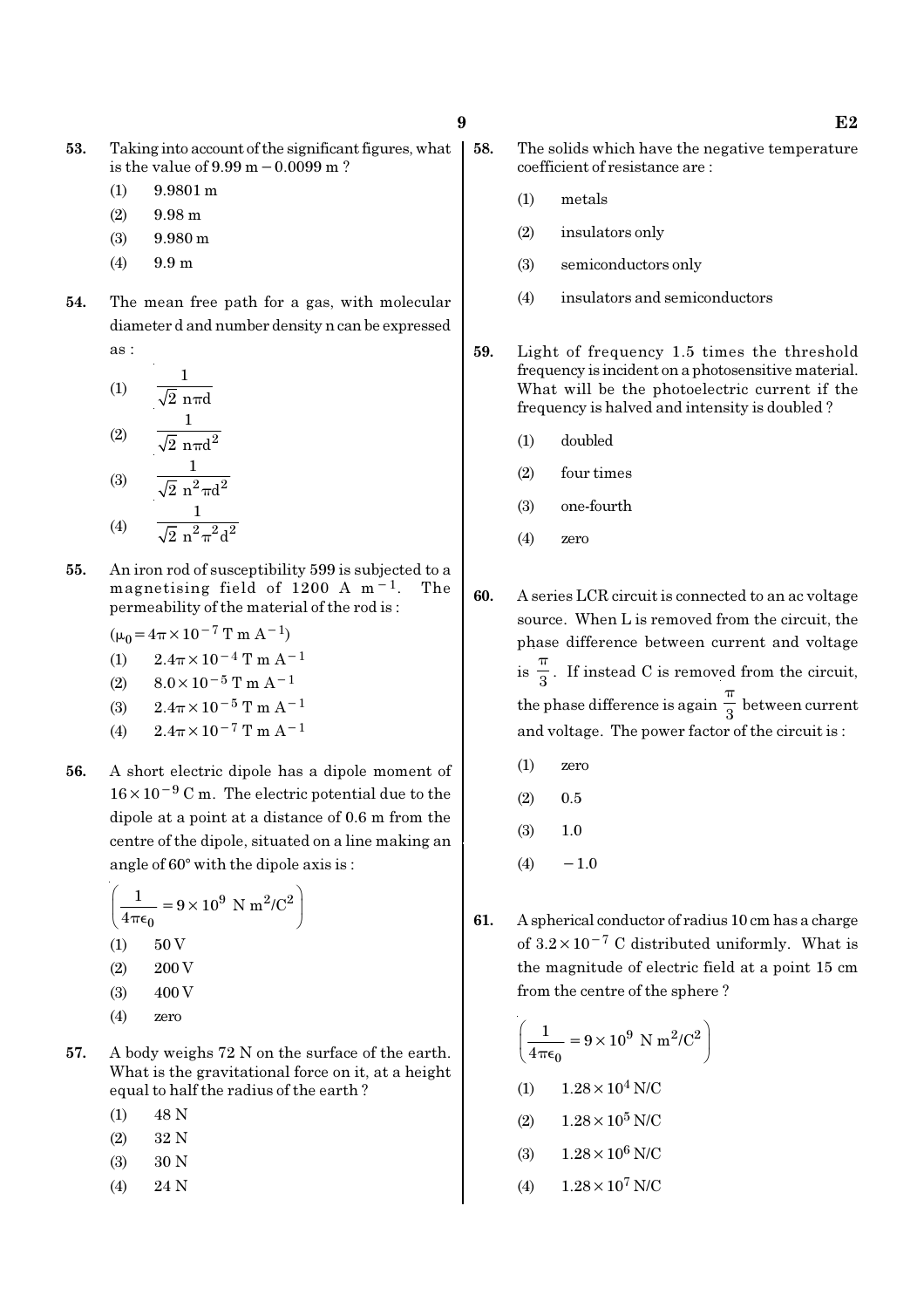- 62. Find the torque about the origin when a force of  $3 \hat{j}$  N acts on a particle whose position vector is  $2 \hat{k}$  m  $\cdot$ 
	- (1)  $6\hat{i}$  N m
	- (2)  $6\hat{j}$  N m
	- $(3)$ ∧ −
	- $(4)$ ∧
- 63. A charged particle having drift velocity of 7.5×10−4 m s−1 in an electric field of  $3 \times 10^{-10}$  Vm<sup>-1</sup>, has a mobility in m<sup>2</sup> V<sup>-1</sup> s<sup>-1</sup> of :
	- $(1)$  2.25  $\times$  10<sup>15</sup>
	- (2)  $2.5 \times 10^6$
	- (3)  $2.5 \times 10^{-6}$
	- (4)  $2.25 \times 10^{-15}$
- **64.** A ray is incident at an angle of incidence  $i$  on one surface of a small angle prism (with angle of prism A) and emerges normally from the opposite surface. If the refractive index of the material of the prism is  $\mu$ , then the angle of incidence is nearly equal to :
	- (1) A  $\overline{2\mu}$ (2) 2A  $\mu$  $(3)$   $\mu$ A
	- (4) A  $\overline{2}$ µ
- 65. The quantities of heat required to raise the temperature of two solid copper spheres of radii  $\rm r_1$  and  $\rm r_2$  ( $\rm r_1$ =1.5  $\rm r_2$ ) through 1 K are in the ratio :
	- (1) 27 8 (2)  $\frac{9}{4}$
	- (3)  $\frac{3}{2}$
	- (4) 5 3
- **66.** When a uranium isotope  $^{235}_{92}$ U is bombarded with a neutron, it generates  $^{89}_{36}\text{Kr}$  , three neutrons and :
	- (1)  $\frac{144}{56}Ba$
	- (2)  $\frac{91}{40}Zr$
	- (3)  $\frac{101}{36}$ Kr
	- (4)  $\frac{103}{36}$ Kr
- 67. The phase difference between displacement and acceleration of a particle in a simple harmonic motion is :
	- (1)  $\pi$  rad  $(2)$  rad  $\overline{2}$ π (3)  $\frac{1}{2}$  rad 2 π
	- (4) zero
- 68. A resistance wire connected in the left gap of a metre bridge balances a 10  $\Omega$  resistance in the right gap at a point which divides the bridge wire in the ratio 3 : 2. If the length of the resistance wire is 1.5 m, then the length of 1  $\Omega$  of the resistance wire is :
	- (1)  $1.0 \times 10^{-2}$  m
	- $(2)$  1.0×10<sup>-1</sup> m
	- (3)  $1.5 \times 10^{-1}$  m
	- (4)  $1.5 \times 10^{-2}$  m
- 69. A capillary tube of radius r is immersed in water and water rises in it to a height h. The mass of the water in the capillary is 5 g. Another capillary tube of radius 2r is immersed in water. The mass of water that will rise in this tube is :
	- $(1)$  2.5 g
	- (2)  $5.0 g$
	- $(3)$  10.0 g
	- $(4)$  20.0 g
- 70. The ratio of contributions made by the electric field and magnetic field components to the intensity of an electromagnetic wave is : (c=speed of electromagnetic waves)
	- $(1)$  c : 1
	- $(2) \quad 1 : 1$
	- $(3) 1 : c$
	- (4)  $1 : c^2$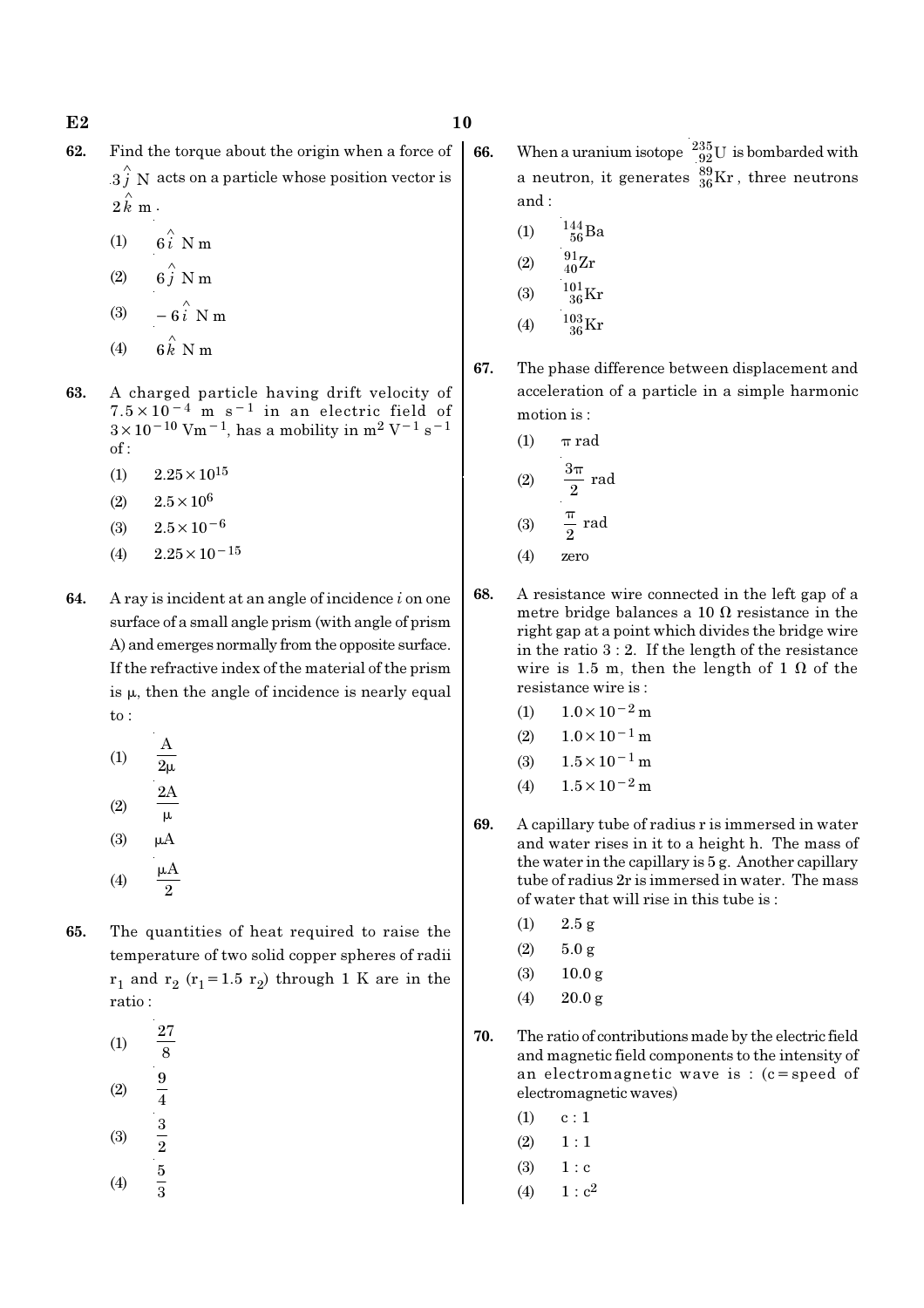- 71. In Young's double slit experiment, if the separation between coherent sources is halved and the distance of the screen from the coherent sources is doubled, then the fringe width becomes :
	- (1) double
	- (2) half
	- (3) four times
	- (4) one-fourth
- 72. A long solenoid of 50 cm length having 100 turns carries a current of 2.5 A. The magnetic field at the centre of the solenoid is :
	- $(\mu_0=4\pi\times10^{-7}$  T m A<sup>-1</sup>)
	- (1) 6.28 × 10<sup>-4</sup> T
	- $(2)$  3.14 × 10<sup>-4</sup> T
	- (3) 6.28 $\times$ 10<sup>-5</sup> T
	- (4)  $3.14 \times 10^{-5}$  T
- 73. A ball is thrown vertically downward with a velocity of 20 m/s from the top of a tower. It hits the ground after some time with a velocity of 80 m/s. The height of the tower is :  $(g=10 \text{ m/s}^2)$ 
	- (1) 360 m
	- (2) 340 m
	- (3) 320 m
	- (4) 300 m
- 74. For which one of the following, Bohr model is not valid ?
	- (1) Hydrogen atom
	- (2) Singly ionised helium atom  $(He<sup>+</sup>)$
	- (3) Deuteron atom
	- (4) Singly ionised neon atom  $(Ne^+)$
- 75. The average thermal energy for a mono-atomic gas is : ( $\rm{k_{B}}$  is Boltzmann constant and T, absolute temperature)
	- (1)  $-\frac{1}{9}k_B$  $\frac{1}{2} k_B T$  $(2)$   $\frac{3}{8}$  k<sub>B</sub>  $\frac{3}{2}$  k<sub>B</sub>T (3)  $\frac{3}{9}$  k<sub>B</sub>  $\frac{5}{2}$  k<sub>B</sub>T
	- (4)  $\frac{1}{2}$  k<sub>B</sub>  $\frac{7}{2}$  k<sub>B</sub>T

76. Two particles of mass 5 kg and 10 kg respectively are attached to the two ends of a rigid rod of length 1 m with negligible mass.

> The centre of mass of the system from the 5 kg particle is nearly at a distance of :

- (1) 33 cm
- (2) 50 cm
- (3) 67 cm
- (4) 80 cm
- 77. In a guitar, two strings A and B made of same material are slightly out of tune and produce beats of frequency 6 Hz. When tension in B is slightly decreased, the beat frequency increases to 7 Hz. If the frequency of A is 530 Hz, the original frequency of B will be :
	- (1) 523 Hz
	- (2) 524 Hz
	- (3) 536 Hz
	- (4) 537 Hz
- 78. Two cylinders A and B of equal capacity are connected to each other via a stop cock. A contains an ideal gas at standard temperature and pressure. B is completely evacuated. The entire system is thermally insulated. The stop cock is suddenly opened. The process is :
	- (1) isothermal
	- (2) adiabatic
	- (3) isochoric
	- (4) isobaric
- 79. The capacitance of a parallel plate capacitor with air as medium is  $6 \mu$ F. With the introduction of a dielectric medium, the capacitance becomes  $30 \mu$ F. The permittivity of the medium is :

$$
(\epsilon_0 = 8.85 \times 10^{-12} \, \text{C}^2 \, \text{N}^{-1} \, \text{m}^{-2})
$$

- (1)  $0.44 \times 10^{-13}$  C<sup>2</sup> N<sup>-1</sup> m<sup>-2</sup>
- (2)  $1.77 \times 10^{-12}$  C<sup>2</sup> N<sup>-1</sup> m<sup>-2</sup>
- (3)  $0.44 \times 10^{-10}$  C<sup>2</sup> N<sup>-1</sup> m<sup>-2</sup>
- (4)  $5.00 \text{ C}^2 \text{ N}^{-1} \text{ m}^{-2}$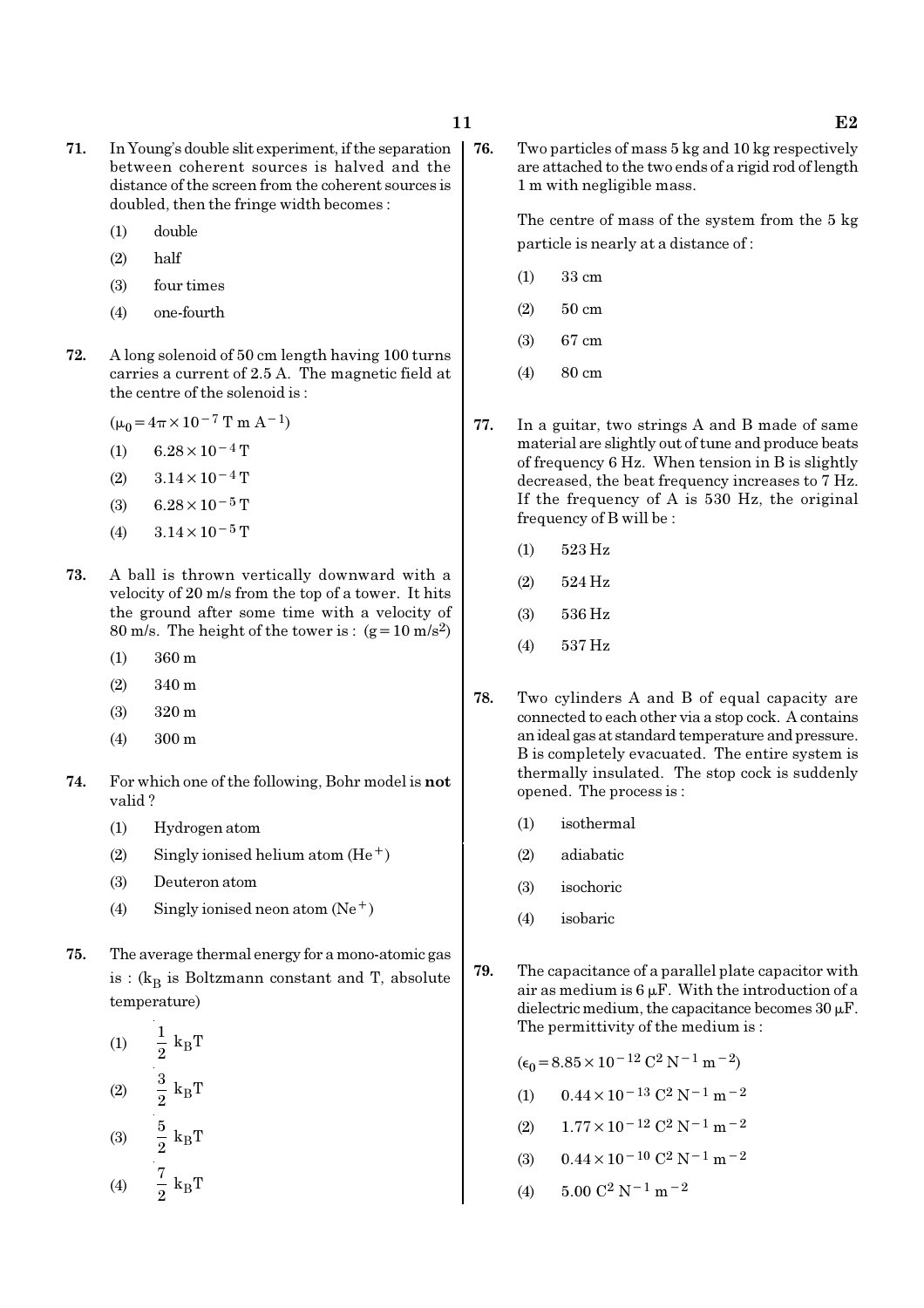$E2$  and  $12$ 

- 80. An electron is accelerated from rest through a potential difference of V volt. If the de Broglie wavelength of the electron is  $1.227 \times 10^{-2}$  nm, the potential difference is :
	- $(1)$  10 V
	- $(2)$  10<sup>2</sup> V
	- $(3)$  10<sup>3</sup> V
	- $(4)$  10<sup>4</sup> V
- 81. A wire of length L, area of cross section A is hanging from a fixed support. The length of the wire changes to  $\mathrm{L}_1$  when mass M is suspended from its free end. The expression for Young's modulus is :

$$
(1) \qquad \frac{MgL_1}{AL}
$$

$$
(2) \qquad \frac{Mg(L_1 - L)}{AL}
$$
  
MgL

$$
(3) \quad \overline{AL_1}
$$
  

$$
(4) \quad \overline{MgL}
$$
  

$$
\overline{A(L_1 - L)}
$$

- 82. The Brewsters angle  $i_b$  for an interface should be :
	- (1)  $0^{\circ} < i_b < 30^{\circ}$
	- (2)  $30^{\circ} < i_b < 45^{\circ}$
	- (3)  $45^{\circ} < i_b < 90^{\circ}$
	- (4)  $i_h = 90^{\circ}$
- 83. Two bodies of mass 4 kg and 6 kg are tied to the ends of a massless string. The string passes over a pulley which is frictionless (see figure). The acceleration of the system in terms of acceleration due to gravity (g) is :



- (1) g
- (2) g/2
- (3) g/5
- $(4)$  g/10
- 84. Dimensions of stress are :
	- (1)  $[MLT^{-2}]$
	- (2)  $[ML^2T^{-2}]$
	- (3)  $[ML^0T^{-2}]$
	- (4)  $[ML^{-1}T^{-2}]$

85. A screw gauge has least count of 0.01 mm and there are 50 divisions in its circular scale.

The pitch of the screw gauge is :

- (1) 0.01 mm
- (2) 0.25 mm
- (3) 0.5 mm
- (4) 1.0 mm

86. The energy required to break one bond in DNA is  $10^{-20}$  J. This value in eV is nearly :

- $(1) 6$
- $(2)$  0.6
- $(3)$  0.06
- (4) 0.006

87. The color code of a resistance is given below :



The values of resistance and tolerance, respectively, are :

- (1)  $470 \text{ k}\Omega$ , 5%
- (2)  $47 \text{ k}\Omega$ , 10%
- (3)  $4.7 \text{ k}\Omega, 5\%$
- (4)  $470 \Omega, 5\%$
- 88. Assume that light of wavelength 600 nm is coming from a star. The limit of resolution of telescope whose objective has a diameter of 2 m is :
	- (1)  $3.66 \times 10^{-7}$  rad
	- (2)  $1.83 \times 10^{-7}$  rad
	- (3) 7.32×10−7 rad
	- (4)  $6.00 \times 10^{-7}$  rad
- 89. The increase in the width of the depletion region in a p-n junction diode is due to :
	- (1) forward bias only
	- (2) reverse bias only
	- (3) both forward bias and reverse bias
	- (4) increase in forward current
- 90. The energy equivalent of 0.5 g of a substance is :
	- (1)  $4.5 \times 10^{16}$  J
	- (2)  $4.5 \times 10^{13}$  J
	- (3)  $1.5 \times 10^{13}$  J
	- (4)  $0.5 \times 10^{13}$  J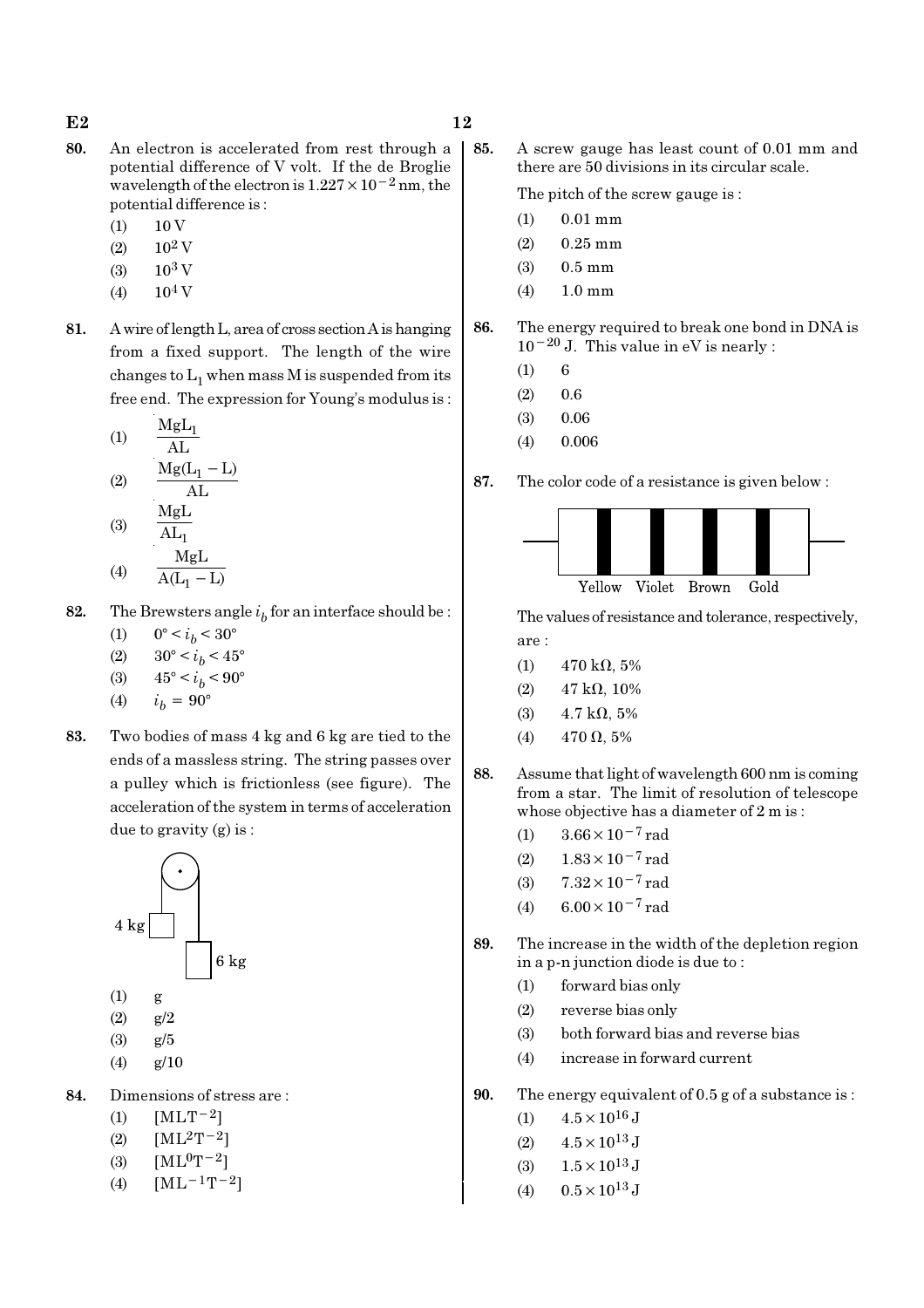- 91. Which of the following refer to correct example(s) of organisms which have evolved due to changes in environment brought about by anthropogenic action ?
	- (a) Darwin's Finches of Galapagos islands.
	- (b) Herbicide resistant weeds.
	- (c) Drug resistant eukaryotes.
	- (d) Man-created breeds of domesticated animals like dogs.
	- $(1)$  only  $(a)$
	- $(2)$   $(a)$  and  $(c)$
	- $(3)$  (b),  $(c)$  and  $(d)$
	- $(4)$  only  $(d)$
- 92. Match the following columns and select the correct option.

|                             |               | Column - I      |      | Column - II |                                       |
|-----------------------------|---------------|-----------------|------|-------------|---------------------------------------|
| (a)                         |               | Organ of Corti  |      | (i)         | Connects middle<br>ear and pharynx    |
| (b)                         | Cochlea       |                 |      | (ii)        | Coiled part of the<br>labyrinth       |
| $\left( \mathrm{c} \right)$ |               | Eustachian tube |      | (iii)       | Attached to the<br>oval window        |
| (d)                         | <b>Stapes</b> |                 |      | (iv)        | Located on the<br>basilar<br>membrane |
|                             | (a)           | (b)             | (c)  | (d)         |                                       |
| (1)                         | (ii)          | (iii)           | (i)  | (iv)        |                                       |
| (2)                         | (iii)         | (i)             | (iv) | (ii)        |                                       |
| (3)                         | (iv)          | (ii)            | (i)  | (iii)       |                                       |
| $\left( 4\right)$           | (i)           | (ii)            | (iv) | (iii)       |                                       |
|                             |               |                 |      |             |                                       |

- 93. Identify the wrong statement with reference to immunity.
	- (1) When exposed to antigen (living or dead) antibodies are produced in the host's body. It is called "Active immunity".
	- (2) When ready-made antibodies are directly given, it is called "Passive immunity".
	- (3) Active immunity is quick and gives full response.
	- (4) Foetus receives some antibodies from mother, it is an example for passive immunity.
- 94. Select the correct events that occur during inspiration.
	- (a) Contraction of diaphragm
	- (b) Contraction of external inter-costal muscles
	- (c) Pulmonary volume decreases
	- (d) Intra pulmonary pressure increases
	- $(1)$   $(a)$  and  $(b)$
	- $(2)$   $(c)$  and  $(d)$
	- $(3)$   $(a)$ ,  $(b)$  and  $(d)$
	- (4) only (d)
- 95. The oxygenation activity of RuBisCo enzyme in photorespiration leads to the formation of :
	- (1) 2 molecules of 3-C compound
	- (2) 1 molecule of 3-C compound
	- (3) 1 molecule of 6-C compound
	- (4) 1 molecule of 4-C compound and 1 molecule of 2-C compound
- 96. The infectious stage of *Plasmodium* that enters the human body is :
	- (1) Trophozoites
	- (2) Sporozoites
	- (3) Female gametocytes
	- (4) Male gametocytes
- 97. Which of the following statements about inclusion bodies is incorrect ?
	- (1) They are not bound by any membrane.
	- (2) These are involved in ingestion of food particles.
	- (3) They lie free in the cytoplasm.
	- (4) These represent reserve material in cytoplasm.
- 98. Dissolution of the synaptonemal complex occurs during :
	- (1) Pachytene
	- (2) Zygotene
	- (3) Diplotene
	- (4) Leptotene
- 99. Ray florets have :
	- (1) Inferior ovary
	- (2) Superior ovary
	- (3) Hypogynous ovary
	- (4) Half inferior ovary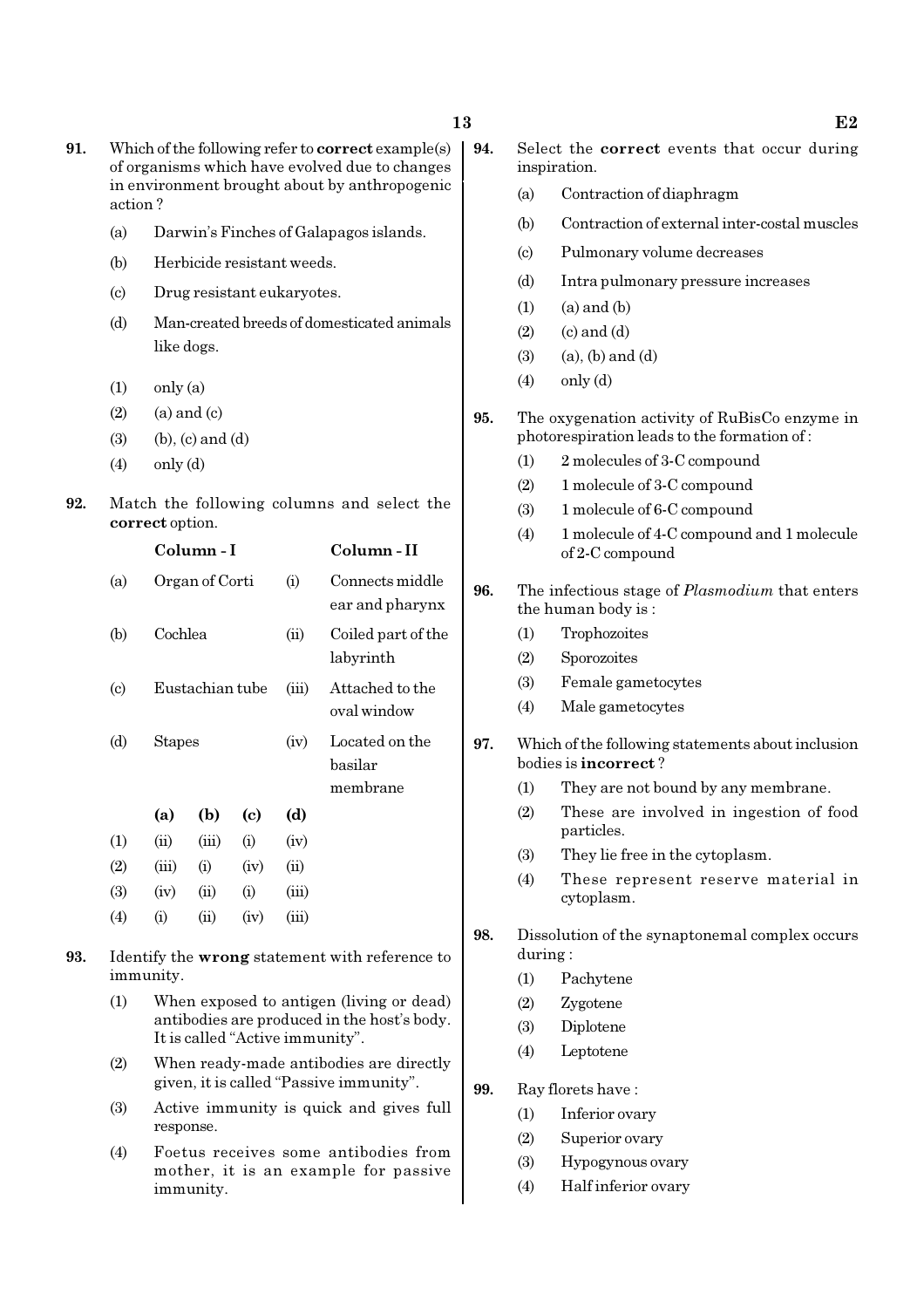#### $E2$  and  $14$

- 100. In gel electrophoresis, separated DNA fragments can be visualized with the help of :
	- (1) Acetocarmine in bright blue light
	- (2) Ethidium bromide in UV radiation
	- (3) Acetocarmine in UV radiation
	- (4) Ethidium bromide in infrared radiation
- 101. In which of the following techniques, the embryos are transferred to assist those females who cannot conceive ?
	- (1) ZIFT and IUT
	- (2) GIFT and ZIFT
	- (3) ICSI and ZIFT
	- (4) GIFT and ICSI
- 102. Select the option including all sexually transmitted diseases.
	- (1) Gonorrhoea, Syphilis, Genital herpes
	- (2) Gonorrhoea, Malaria, Genital herpes
	- (3) AIDS, Malaria, Filaria
	- (4) Cancer, AIDS, Syphilis
- 103. Identify the wrong statement with reference to transport of oxygen.
	- (1) Binding of oxygen with haemoglobin is mainly related to partial pressure of  $\mathrm{O}_2$ .
	- (2) Partial pressure of  $CO_2$  can interfere with  $O_2$  binding with haemoglobin.
	- (3) Higher  $H^+$  conc. in alveoli favours the formation of oxyhaemoglobin.
	- (4) Low  $pCO_2$  in alveoli favours the formation of oxyhaemoglobin.

#### 104. Identify the incorrect statement.

- (1) Heart wood does not conduct water but gives mechanical support.
- (2) Sapwood is involved in conduction of water and minerals from root to leaf.
- (3) Sapwood is the innermost secondary xylem and is lighter in colour.
- (4) Due to deposition of tannins, resins, oils etc., heart wood is dark in colour.
- 105. Identify the wrong statement with regard to Restriction Enzymes.
	- (1) Each restriction enzyme functions by inspecting the length of a DNA sequence.
	- (2) They cut the strand of DNA at palindromic sites.
	- (3) They are useful in genetic engineering.
	- (4) Sticky ends can be joined by using DNA ligases.
- 106. Floridean starch has structure similar to :
	- (1) Starch and cellulose
	- (2) Amylopectin and glycogen
	- (3) Mannitol and algin
	- (4) Laminarin and cellulose

#### 107. Choose the correct pair from the following :

| (1) | Ligases          | Join the two DNA<br>molecules                 |
|-----|------------------|-----------------------------------------------|
| (2) | Polymerases -    | Break the DNA into<br>fragments               |
| (3) | <b>Nucleases</b> | Separate the two strands<br>of DNA            |
| (4) | Exonucleases -   | Make cuts at specific<br>positions within DNA |

- 108. Embryological support for evolution was disapproved by :
	- (1) Karl Ernst von Baer
	- (2) Alfred Wallace
	- (3) Charles Darwin
	- (4) Oparin
- 109. The first phase of translation is :
	- (1) Binding of mRNA to ribosome
	- (2) Recognition of DNA molecule
	- (3) Aminoacylation of tRNA
	- (4) Recognition of an anti-codon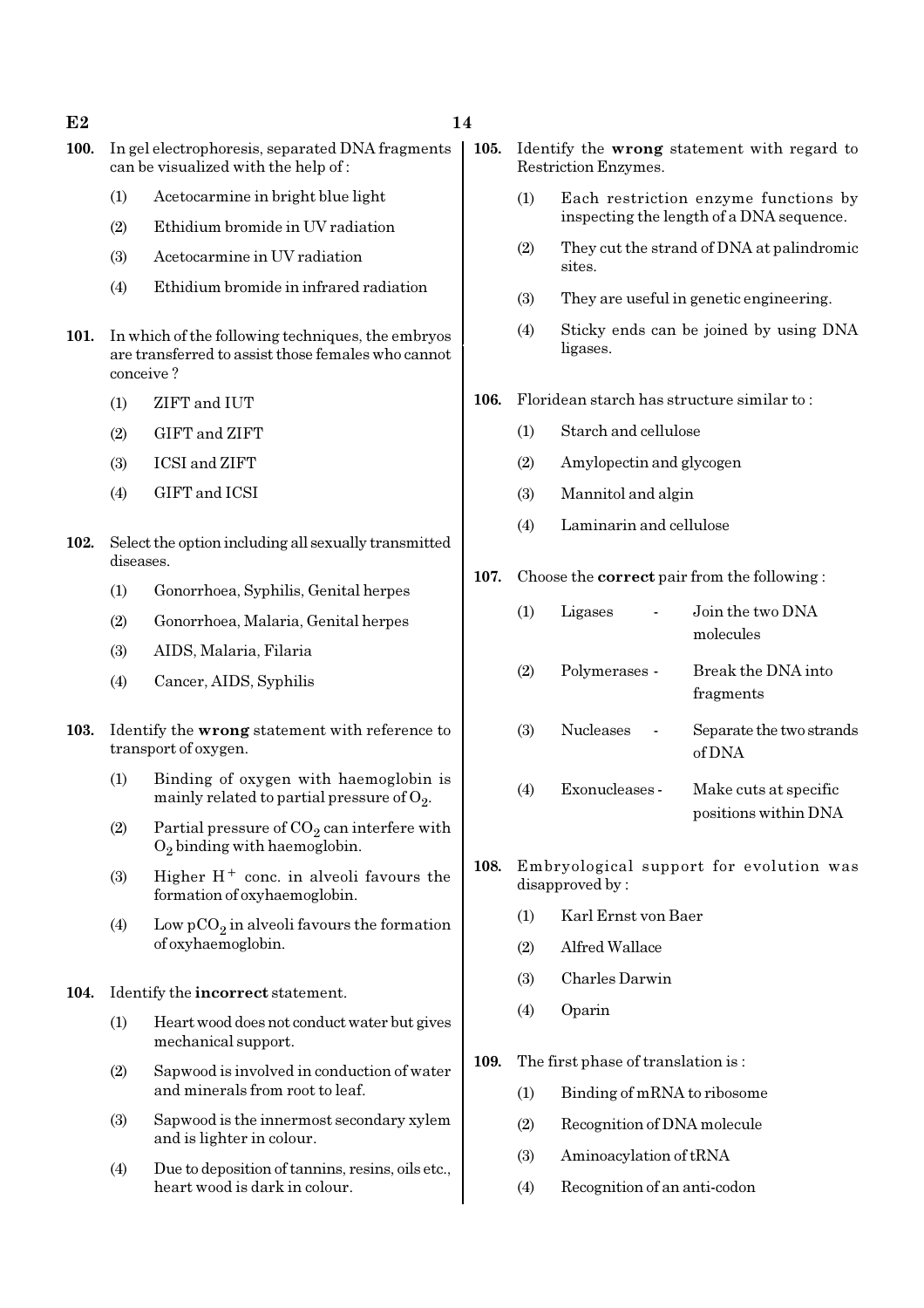| 110. | The plant parts which consist of two generations -<br>one within the other: |                                       |                                    |                             |              |                                                 |      | Mon<br>of:   |
|------|-----------------------------------------------------------------------------|---------------------------------------|------------------------------------|-----------------------------|--------------|-------------------------------------------------|------|--------------|
|      | (a)                                                                         |                                       |                                    |                             |              | Pollen grains inside the anther                 |      | (1)          |
|      | (b)                                                                         | Germinated pollen grain with two male |                                    |                             |              |                                                 |      |              |
|      |                                                                             | gametes                               |                                    | (2)                         |              |                                                 |      |              |
|      | $\left( \text{c} \right)$                                                   |                                       |                                    | Seed inside the fruit       |              |                                                 |      | (3)          |
|      | (d)                                                                         |                                       |                                    | Embryo sac inside the ovule |              |                                                 |      | (4)          |
|      | (1)                                                                         | $(a)$ only                            |                                    |                             |              |                                                 |      |              |
|      | (2)                                                                         |                                       | $(a)$ , $(b)$ and $(c)$            |                             |              |                                                 | 115. | The 0        |
|      | (3)<br>(4)                                                                  |                                       | $(c)$ and $(d)$<br>$(a)$ and $(d)$ |                             |              |                                                 |      | (1)          |
|      |                                                                             |                                       |                                    |                             |              |                                                 |      | (2)          |
| 111. |                                                                             | in one turn of citric acid cycle is:  |                                    |                             |              | The number of substrate level phosphorylations  |      | (3)          |
|      | (1)                                                                         | Zero                                  |                                    |                             |              |                                                 |      | (4)          |
|      | (2)                                                                         | One                                   |                                    |                             |              |                                                 |      |              |
|      | (3)                                                                         | Two                                   |                                    |                             |              |                                                 | 116. | Nam<br>spray |
|      | (4)                                                                         | Three                                 |                                    |                             |              |                                                 |      | of st        |
| 112. |                                                                             |                                       |                                    |                             |              | Match the following columns and select the      |      | crop.        |
|      |                                                                             | correct option.                       | Column-I                           |                             |              | Column-II                                       |      | (1)          |
|      | (a)                                                                         |                                       | <b>Floating Ribs</b>               |                             | (i)          | Located between                                 |      | (2)          |
|      |                                                                             |                                       |                                    |                             |              | second and                                      |      | (3)          |
|      |                                                                             |                                       |                                    |                             |              | seventh ribs                                    |      | (4)          |
|      | (b)                                                                         |                                       | Acromion                           |                             | (ii)         | Head of the                                     |      |              |
|      |                                                                             |                                       |                                    |                             |              | Humerus                                         | 117. | How<br>Men   |
|      | $\left( \mathrm{c} \right)$                                                 |                                       | Scapula                            |                             |              | Clavicle                                        |      | in on        |
|      | (d)                                                                         |                                       | Glenoid cavity                     |                             | (iv)         | Do not connect                                  |      | (1)          |
|      |                                                                             |                                       |                                    |                             |              | with the sternum                                |      | (2)          |
|      |                                                                             | (a)                                   | (b)                                | $\left( \mathrm{e}\right)$  | (d)          |                                                 |      | (3)          |
|      | (1)                                                                         | (ii)                                  | (iv)                               | (i)                         | (iii)        |                                                 |      | (4)          |
|      | (2)<br>(3)                                                                  | (i)<br>(iii)                          | (iii)<br>(ii)                      | (ii)<br>(iv)                | (iv)<br>(i)  |                                                 |      |              |
|      | (4)                                                                         | (iv)                                  | (iii)                              | (i)                         | (ii)         |                                                 | 118. | Bilat        |
| 113. |                                                                             |                                       |                                    |                             |              | Match the following diseases with the causative |      | are e        |
|      |                                                                             |                                       |                                    |                             |              | organism and select the <b>correct</b> option.  |      | (1)          |
|      |                                                                             |                                       | Column-I                           |                             |              | Column-II                                       |      | (2)          |
|      | (a)                                                                         | Typhoid                               |                                    |                             | (i)          | Wuchereria                                      |      | (3)          |
|      | (b)                                                                         |                                       | Pneumonia                          |                             | (ii)         | Plasmodium                                      |      | (4)          |
|      | $\left( \mathrm{c}\right)$                                                  |                                       | Filariasis                         |                             | (iii)        | Salmonella                                      | 119. | Cubc         |
|      | (d)                                                                         | Malaria                               |                                    |                             | (iv)         | Haemophilus                                     |      | is for       |
|      |                                                                             | (a)                                   | (b)                                | $\left( \mathbf{c} \right)$ | (d)          |                                                 |      | (1)          |
|      | (1)                                                                         | (i)                                   | (iii)                              | (ii)                        | (iv)         |                                                 |      | (2)          |
|      | (2)<br>(3)                                                                  | (iii)<br>(ii)                         | (iv)<br>(i)                        | (i)<br>(iii)                | (ii)<br>(iv) |                                                 |      | (3)          |
|      | (4)                                                                         | (iv)                                  | (i)                                | (ii)                        | (iii)        |                                                 |      | (4)          |
|      |                                                                             |                                       |                                    |                             |              |                                                 |      |              |

| 15 |      | F2                                                                                                                                                         |  |  |  |
|----|------|------------------------------------------------------------------------------------------------------------------------------------------------------------|--|--|--|
|    | 114. | Montreal protocol was signed in 1987 for control<br>$\alpha$ f:                                                                                            |  |  |  |
|    |      | (1)<br>Transport of Genetically modified organisms<br>from one country to another                                                                          |  |  |  |
|    |      | Emission of ozone depleting substances<br>(2)                                                                                                              |  |  |  |
|    |      | (3)<br>Release of Green House gases                                                                                                                        |  |  |  |
|    |      | (4)<br>Disposal of e-wastes                                                                                                                                |  |  |  |
|    | 115. | The QRS complex in a standard ECG represents:                                                                                                              |  |  |  |
|    |      | Repolarisation of auricles<br>(1)                                                                                                                          |  |  |  |
|    |      | Depolarisation of auricles<br>(2)                                                                                                                          |  |  |  |
|    |      | Depolarisation of ventricles<br>(3)                                                                                                                        |  |  |  |
|    |      | Repolarisation of ventricles<br>(4)                                                                                                                        |  |  |  |
|    | 116. | Name the plant growth regulator which upon<br>spraying on sugarcane crop, increases the length<br>of stem, thus increasing the yield of sugarcane<br>crop. |  |  |  |
|    |      | (1)<br>Cytokinin                                                                                                                                           |  |  |  |

- **Gibberellin**
- Ethylene
- Abscisic acid
- many true breeding pea plant varieties did del select as pairs, which were similar except ie character with contrasting traits?
	- $\overline{4}$
	- $\overline{2}$
	- (3) 14
	- 8
- terally symmetrical and acoelomate animals xemplified by :
	- Ctenophora
	- **Platyhelminthes**
	- **Aschelminthes**
	- (4) Annelida
- hidal epithelium with brush border of microvilli  $\mathop{\text{and}}$  in :
	- lining of intestine
	- ducts of salivary glands
	- (3) proximal convoluted tubule of nephron
	- (4) eustachian tube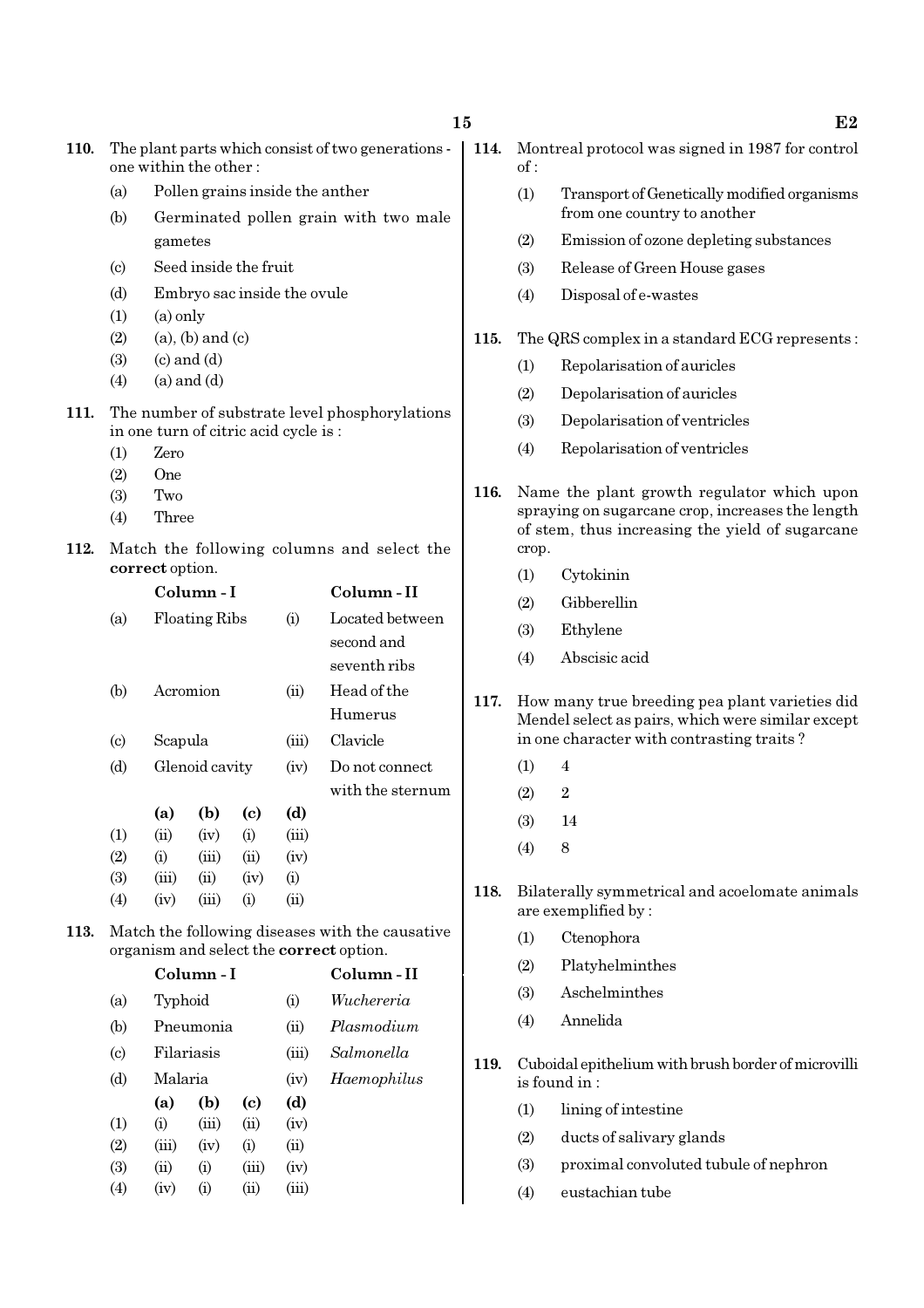| E2   |                                                                                                   |                                                                                     |                                      |                             |                                                                                                      | 16          |                                 |                                                                                                |                                   |  |
|------|---------------------------------------------------------------------------------------------------|-------------------------------------------------------------------------------------|--------------------------------------|-----------------------------|------------------------------------------------------------------------------------------------------|-------------|---------------------------------|------------------------------------------------------------------------------------------------|-----------------------------------|--|
| 120. | Which is the important site of formation of<br>glycoproteins and glycolipids in eukaryotic cells? |                                                                                     |                                      |                             |                                                                                                      | 126.        |                                 | The process of growth is maximum during:                                                       |                                   |  |
|      |                                                                                                   |                                                                                     |                                      |                             |                                                                                                      |             | (1)                             | Log phase                                                                                      |                                   |  |
|      | Endoplasmic reticulum<br>(1)                                                                      |                                                                                     |                                      |                             |                                                                                                      |             | (2)                             | Lag phase                                                                                      |                                   |  |
|      |                                                                                                   | Peroxisomes<br>(2)<br>Golgi bodies                                                  |                                      |                             |                                                                                                      |             |                                 | Senescence                                                                                     |                                   |  |
|      | (3)                                                                                               |                                                                                     | Polysomes                            |                             |                                                                                                      |             | (4)                             | Dormancy                                                                                       |                                   |  |
|      | (4)                                                                                               |                                                                                     |                                      |                             |                                                                                                      |             |                                 |                                                                                                |                                   |  |
| 121. |                                                                                                   |                                                                                     | transfer of electrons from:          |                             | In light reaction, plastoquinone facilitates the                                                     | 127.        |                                 | Presence of which of the following conditions in<br>urine are indicative of Diabetes Mellitus? |                                   |  |
|      | (1)                                                                                               |                                                                                     | PS-II to $\mathrm{Cytb}_6$ f complex |                             |                                                                                                      |             | (1)                             | Uremia and Ketonuria                                                                           |                                   |  |
|      | (2)                                                                                               | $Cytb6f complex to PS-I$                                                            |                                      |                             |                                                                                                      |             |                                 | Uremia and Renal Calculi                                                                       |                                   |  |
|      | (3)                                                                                               |                                                                                     | PS-I to NADP+                        |                             |                                                                                                      |             | (3)                             | Ketonuria and Glycosuria                                                                       |                                   |  |
|      | (4)                                                                                               |                                                                                     | PS-I to ATP synthase                 |                             |                                                                                                      |             | (4)                             | Renal calculi and Hyperglycaemia                                                               |                                   |  |
| 122. |                                                                                                   | Match the following concerning essential elements<br>and their functions in plants: |                                      |                             |                                                                                                      |             |                                 | Select the correct match.                                                                      |                                   |  |
|      | (a)                                                                                               | Iron                                                                                |                                      | (i)                         | Photolysis of water                                                                                  |             | (1)                             | Haemophilia<br>$\overline{\phantom{a}}$                                                        | Y linked                          |  |
|      | (b)                                                                                               | Zinc                                                                                | (ii)                                 |                             | Pollen germination                                                                                   |             | (2)                             | Phenylketonuria<br>$\blacksquare$                                                              | Autosomal                         |  |
|      | $\left( \mathrm{c}\right)$                                                                        | Boron<br>(iii)<br>Manganese (iv)                                                    |                                      |                             | Required for chlorophyll                                                                             |             |                                 |                                                                                                | dominant trait                    |  |
|      |                                                                                                   |                                                                                     |                                      |                             | biosynthesis                                                                                         |             | (3)                             | Sickle cell anaemia -                                                                          | Autosomal                         |  |
|      | (d)                                                                                               |                                                                                     |                                      |                             | IAA biosynthesis                                                                                     |             |                                 |                                                                                                | recessive trait,<br>chromosome-11 |  |
|      |                                                                                                   | Select the correct option:                                                          |                                      |                             |                                                                                                      |             |                                 | Thalassemia                                                                                    | X linked                          |  |
|      |                                                                                                   | (a)                                                                                 | (b)                                  | $\left( \mathbf{c} \right)$ | (d)                                                                                                  |             | (4)                             |                                                                                                |                                   |  |
|      | (1)                                                                                               | (ii)                                                                                | (i)                                  | (iv)                        | (iii)                                                                                                | 129.        | Strobili or cones are found in: |                                                                                                |                                   |  |
|      | (2)<br>(3)                                                                                        | (iv)                                                                                | (iii)                                | (ii)<br>(ii)                | (i)<br>(i)                                                                                           |             | (1)                             | Salvinia                                                                                       |                                   |  |
|      | (4)                                                                                               | (iii)<br>(iv)                                                                       | (iv)<br>(i)                          | (ii)                        | (iii)                                                                                                |             | (2)                             | Pteris                                                                                         |                                   |  |
|      |                                                                                                   |                                                                                     |                                      |                             |                                                                                                      |             | (3)                             | Marchantia                                                                                     |                                   |  |
| 123. | are :                                                                                             |                                                                                     |                                      |                             | The roots that originate from the base of the stem                                                   |             | (4)                             | Equisetum                                                                                      |                                   |  |
|      | (1)                                                                                               |                                                                                     | Fibrous roots                        |                             |                                                                                                      |             |                                 | Identify the wrong statement with reference to                                                 |                                   |  |
|      | (2)                                                                                               |                                                                                     | Primary roots                        |                             |                                                                                                      | <b>130.</b> |                                 | the gene T that controls ABO blood groups.                                                     |                                   |  |
|      | (3)                                                                                               |                                                                                     | Prop roots                           |                             |                                                                                                      |             | (1)                             | The gene (I) has three alleles.                                                                |                                   |  |
|      | (4)                                                                                               |                                                                                     | Lateral roots                        |                             |                                                                                                      |             | (2)                             | A person will have only two of the three                                                       |                                   |  |
| 124. |                                                                                                   |                                                                                     |                                      |                             | From his experiments, S.L. Miller produced amino<br>acids by mixing the following in a closed flask: |             | (3)                             | alleles.<br>When $I^A$ and $I^B$ are present together, they                                    |                                   |  |
|      | (1)                                                                                               |                                                                                     |                                      |                             | $CH_4$ , $H_2$ , NH <sub>3</sub> and water vapor at 800°C                                            |             |                                 | express same type of sugar.                                                                    |                                   |  |
|      | (2)                                                                                               |                                                                                     |                                      |                             | $CH_3$ , $H_2$ , NH <sub>4</sub> and water vapor at 800°C                                            |             | (4)                             | Allele 'i' does not produce any sugar.                                                         |                                   |  |

(3)  $\mathrm{CH}_4, \mathrm{H}_2, \mathrm{NH}_3$  and water vapor at 600°C (4) CH<sub>3</sub>, H<sub>2</sub>, NH<sub>3</sub> and water vapor at  $600^{\circ}$ C

125. Identify the basic amino acid from the following.

(1) Tyrosine

(3) Lysine (4) Valine

(2) Glutamic Acid

- 131. Identify the **correct** statement with reference to human digestive system.
	- (1) Ileum opens into small intestine.
	- (2) Serosa is the innermost layer of the alimentary canal.

- (3) Ileum is a highly coiled part.
- (4) Vermiform appendix arises from duodenum.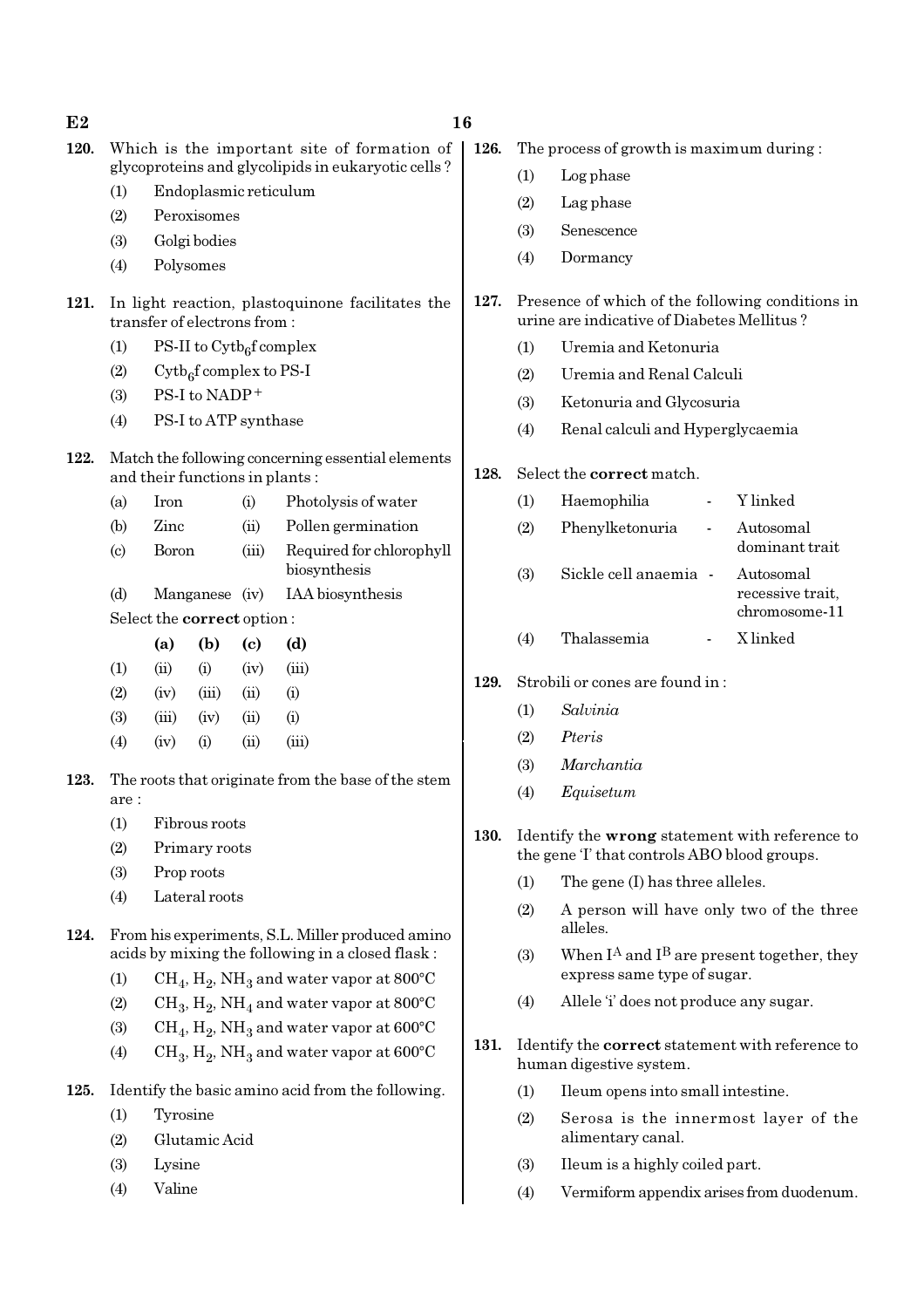| 132. Which of the following would help in prevention of |
|---------------------------------------------------------|
| diuresis?                                               |

- (1) More water reabsorption due to undersecretion of ADH
- (2) Reabsorption of Na<sup>+</sup> and water from renal tubules due to aldosterone
- (3) Atrial natriuretic factor causes vasoconstriction
- (4) Decrease in secretion of renin by JG cells

#### 133. Match the following with respect to meiosis :

- (a) Zygotene (i) Terminalization
- (b) Pachytene (ii) Chiasmata
- (c) Diplotene (iii) Crossing over
- (d) Diakinesis (iv) Synapsis

Select the correct option from the following :

|                   | (a)   | (b)   | (c)   | (d)       |
|-------------------|-------|-------|-------|-----------|
| (1)               | (iii) | (iv)  | (i)   | (ii)      |
| (2)               | (iv)  | (iii) | (ii)  | $\rm(i)$  |
| (3)               | (i)   | (i)   | (iv)  | (iii)     |
| $\left( 4\right)$ | (ii)  | (iv)  | (iii) | $\rm (i)$ |

134. Which of the following is not an inhibitory substance governing seed dormancy ?

- (1) Gibberellic acid
- (2) Abscisic acid
- (3) Phenolic acid
- (4) Para-ascorbic acid
- 135. Match the following columns and select the correct option.

|                             |           | Column - I                           |                            | Column - II |                               |  |
|-----------------------------|-----------|--------------------------------------|----------------------------|-------------|-------------------------------|--|
| (a)                         | Bt cotton |                                      |                            | (i)         | Gene therapy                  |  |
| (b)                         |           | Adenosine<br>deaminase<br>deficiency |                            | (ii)        | Cellular defence              |  |
| $\left( \mathrm{c} \right)$ | RNAi      |                                      |                            | (iii)       | Detection of HIV<br>infection |  |
| (d)                         |           | <b>PCR</b>                           |                            |             | Bacillus<br>thuringiensis     |  |
|                             | (a)       | (b)                                  | $\left( \mathrm{e}\right)$ | (d)         |                               |  |
| (1)                         | (iv)      | (i)                                  | (ii)                       | (iii)       |                               |  |
| (2)                         | (iii)     | (ii)                                 | (i)                        | (iv)        |                               |  |
| (3)                         | (ii)      | (iii)                                | (iv)                       | (i)         |                               |  |
| (4)                         | $\rm(i)$  | (ii)                                 | (iii)                      | (iv)        |                               |  |

| <b>136.</b> Match the following: |
|----------------------------------|

- (a) Inhibitor of catalytic (i) Ricin activity
- (b) Possess peptide bonds (ii) Malonate
- (c) Cell wall material in (iii) Chitin fungi
- (d) Secondary metabolite (iv) Collagen Choose the correct option from the following :

|     | (a)   | (b)   | (c)   | (d)  |
|-----|-------|-------|-------|------|
| (1) | (ii)  | (iv)  | (iii) | (i)  |
| (2) | (iii) | (i)   | (iv)  | (ii) |
| (3) | (iii) | (iv)  | (i)   | (ii) |
| (4) | (ii)  | (iii) | (i)   | (iv) |

- 137. The sequence that controls the copy number of the linked DNA in the vector, is termed :
	- (1) Selectable marker
	- (2) Ori site
	- (3) Palindromic sequence
	- (4) Recognition site
- 138. Snow-blindness in Antarctic region is due to :
	- (1) Freezing of fluids in the eye by low temperature
	- (2) Inflammation of cornea due to high dose of UV-B radiation
	- (3) High reflection of light from snow
	- (4) Damage to retina caused by infra-red rays
- 139. According to Robert May, the global species diversity is about :
	- $(1)$  1.5 million
	- (2) 20 million
	- (3) 50 million
	- (4) 7 million
- 140. By which method was a new breed 'Hisardale' of sheep formed by using Bikaneri ewes and Marino rams ?
	- (1) Out crossing
	- (2) Mutational breeding
	- (3) Cross breeding
	- (4) Inbreeding
- 141. Which of the following regions of the globe exhibits highest species diversity ?
	- (1) Western Ghats of India
	- (2) Madagascar
	- (3) Himalayas
	- (4) Amazon forests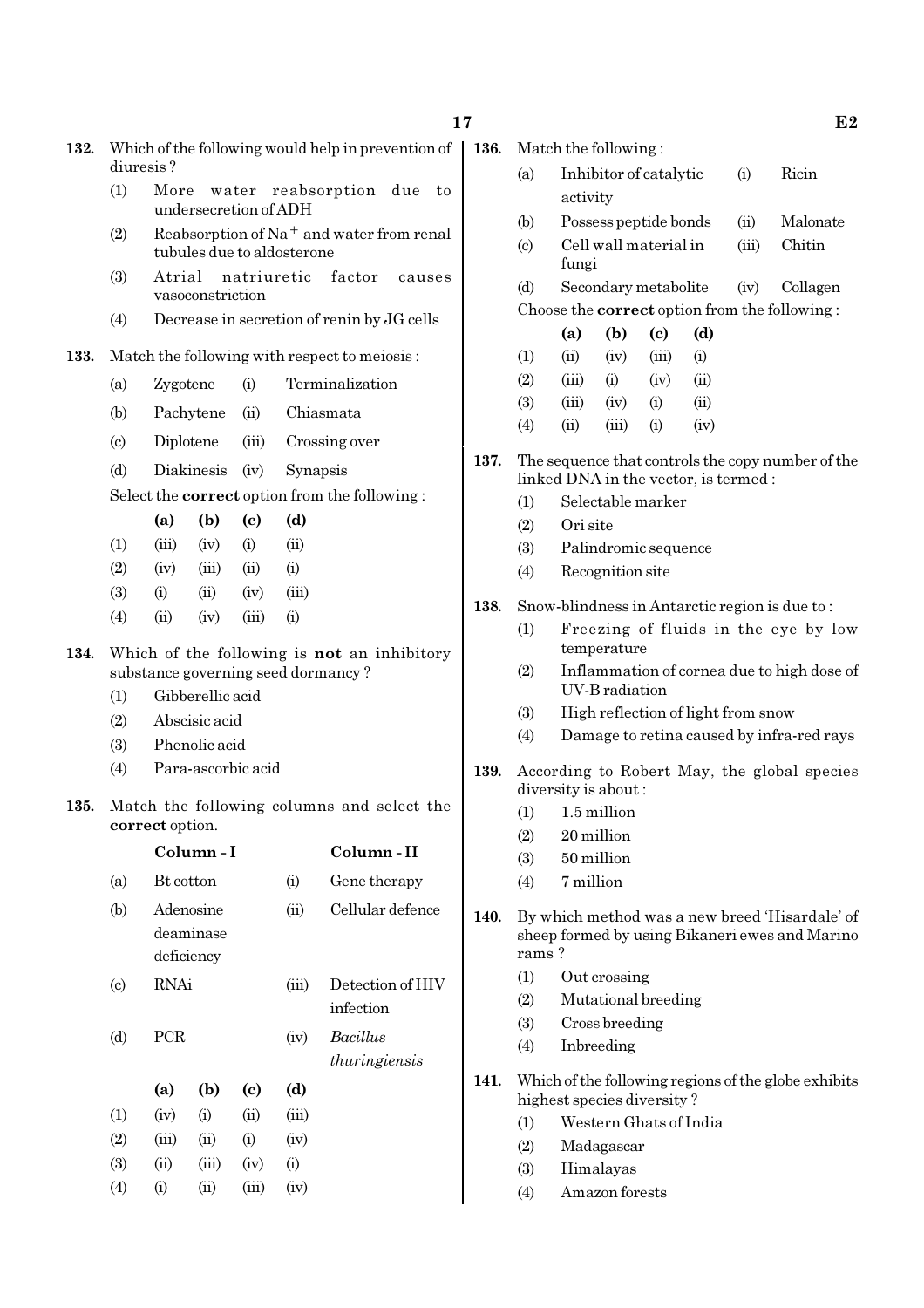- $E2$  and  $18$
- 

| 142. Match the following columns and select the |  |
|-------------------------------------------------|--|
| correct option.                                 |  |
|                                                 |  |

|      |                            |                      | Column-I                              |                            |                         | Column-II                                            |  |  |  |  |
|------|----------------------------|----------------------|---------------------------------------|----------------------------|-------------------------|------------------------------------------------------|--|--|--|--|
|      | (a)                        | 6 - 15 pairs of      |                                       |                            | (i)                     | Trygon                                               |  |  |  |  |
|      |                            |                      | gill slits                            |                            |                         |                                                      |  |  |  |  |
|      | (b)                        |                      | Heterocercal                          |                            | (ii)                    | Cyclostomes                                          |  |  |  |  |
|      |                            |                      | caudal fin                            |                            |                         |                                                      |  |  |  |  |
|      | $\left( \circ \right)$     |                      | Air Bladder                           |                            | (iii)                   | Chondrichthyes                                       |  |  |  |  |
|      | (d)                        |                      | Poison sting                          |                            | (iv)                    | Osteichthyes                                         |  |  |  |  |
|      |                            | (a)                  | (b)                                   | $\left( \mathrm{c}\right)$ | (d)                     |                                                      |  |  |  |  |
|      | (1)                        | (ii)                 | (iii)                                 | (iv)                       | (i)                     |                                                      |  |  |  |  |
|      | (2)                        | (iii)                | (iv)                                  | (i)                        | (ii)                    |                                                      |  |  |  |  |
|      | (3)                        | (iv)                 | (ii)                                  | (iii)                      | (i)                     |                                                      |  |  |  |  |
|      | (4)                        | (i)                  | (iv)                                  | (iii)                      | (ii)                    |                                                      |  |  |  |  |
| 143. |                            |                      |                                       |                            |                         | Which of the following statements is not             |  |  |  |  |
|      |                            | correct?             |                                       |                            |                         |                                                      |  |  |  |  |
|      | (1)                        |                      |                                       |                            |                         | In man insulin is synthesised as a                   |  |  |  |  |
|      | (2)                        |                      | proinsulin.                           |                            |                         | The proinsulin has an extra peptide called           |  |  |  |  |
|      |                            |                      | C-peptide.                            |                            |                         |                                                      |  |  |  |  |
|      | (3)                        |                      |                                       |                            |                         | The functional insulin has A and B chains            |  |  |  |  |
|      |                            |                      |                                       |                            |                         | linked together by hydrogen bonds.                   |  |  |  |  |
|      | (4)                        |                      |                                       |                            |                         | Genetically engineered insulin is produced           |  |  |  |  |
|      |                            | in $E\text{-}Coli$ . |                                       |                            |                         |                                                      |  |  |  |  |
| 144. |                            |                      |                                       |                            |                         | Match the organism with its use in biotechnology.    |  |  |  |  |
|      | (a)                        | <b>Bacillus</b>      |                                       |                            | (i)                     | Cloning vector                                       |  |  |  |  |
|      |                            |                      | thuringiensis                         |                            |                         |                                                      |  |  |  |  |
|      | (b)                        | Thermus              |                                       |                            | (ii)                    | Construction of                                      |  |  |  |  |
|      |                            |                      | aquaticus                             |                            |                         | first rDNA                                           |  |  |  |  |
|      |                            |                      |                                       |                            |                         | molecule                                             |  |  |  |  |
|      |                            |                      |                                       |                            |                         |                                                      |  |  |  |  |
|      | $\left( \mathrm{c}\right)$ |                      | Agrobacterium                         |                            |                         | DNA polymerase                                       |  |  |  |  |
|      |                            |                      | tumefaciens                           |                            |                         |                                                      |  |  |  |  |
|      | (d)                        |                      | Salmonella                            |                            | (iv)                    | Cry proteins                                         |  |  |  |  |
|      |                            |                      | typhimurium                           |                            |                         |                                                      |  |  |  |  |
|      |                            |                      |                                       |                            |                         | Select the <b>correct</b> option from the following: |  |  |  |  |
|      |                            | (a)                  | (b)                                   | (c)                        | (d)                     |                                                      |  |  |  |  |
|      | (1)<br>(2)                 | (ii)<br>(iv)         | (iv)<br>(iii)                         | (iii)<br>(i)               | (i)                     |                                                      |  |  |  |  |
|      | (3)                        | (iii)                | (ii)                                  | (iv)                       | (ii)<br>(i)             |                                                      |  |  |  |  |
|      | (4)                        | (iii)                | (iv)                                  | (i)                        | (ii)                    |                                                      |  |  |  |  |
| 145. |                            |                      |                                       |                            |                         | Which of the following pairs is of unicellular       |  |  |  |  |
|      | algae?                     |                      |                                       |                            |                         |                                                      |  |  |  |  |
|      | (1)                        |                      |                                       |                            | Laminaria and Sargassum |                                                      |  |  |  |  |
|      | (2)                        |                      | <i>Gelidium</i> and <i>Gracilaria</i> |                            |                         |                                                      |  |  |  |  |
|      | (3)                        |                      | Anabaena and Volvox                   |                            |                         |                                                      |  |  |  |  |
|      | (4)                        |                      |                                       |                            | Chlorella and Spirulina |                                                      |  |  |  |  |
| 146. |                            |                      |                                       |                            |                         | Meiotic division of the secondary oocyte is          |  |  |  |  |
|      |                            | completed:           |                                       |                            |                         |                                                      |  |  |  |  |
|      |                            |                      |                                       |                            |                         |                                                      |  |  |  |  |

- (1) Prior to ovulation
- (2) At the time of copulation
- (3) After zygote formation
- (4) At the time of fusion of a sperm with an ovum
- - 147. Secondary metabolites such as nicotine, strychnine and caffeine are produced by plants for their :
		- (1) Nutritive value
		- (2) Growth response
		- (3) Defence action
		- (4) Effect on reproduction
	- 148. Which of the following statements are true for the phylum-Chordata ?
		- (a) In Urochordata notochord extends from head to tail and it is present throughout their life.
		- (b) In Vertebrata notochord is present during the embryonic period only.
		- (c) Central nervous system is dorsal and hollow.
		- (d) Chordata is divided into 3 subphyla : Hemichordata, Tunicata and Cephalochordata.
		- $(1)$   $(d)$  and  $(c)$
		- $(2)$   $(c)$  and  $(a)$
		- $(3)$   $(a)$  and  $(b)$
		- $(4)$  (b) and (c)
	- 149. Bt cotton variety that was developed by the introduction of toxin gene of Bacillus thuringiensis (Bt) is resistant to :
		- (1) Insect pests
		- (2) Fungal diseases
		- (3) Plant nematodes
		- (4) Insect predators
	- 150. The product(s) of reaction catalyzed by nitrogenase in root nodules of leguminous plants is/are :
		- (1) Ammonia alone
		- (2) Nitrate alone
		- (3) Ammonia and oxygen
		- (4) Ammonia and hydrogen

(4) (ii) (i) (iv) (iii)

151. Match the following columns and select the correct option.

#### Column - I Column - II

(a) Pituitary gland (i) Grave's disease (b) Thyroid gland (ii) Diabetes mellitus (c) Adrenal gland (iii) Diabetes insipidus (d) Pancreas (iv) Addison's disease (a) (b) (c) (d)  $(1)$   $(iv)$   $(iii)$   $(i)$   $(ii)$ (2)  $(iii)$   $(ii)$   $(i)$   $(iv)$ (3) (iii) (i) (iv) (ii)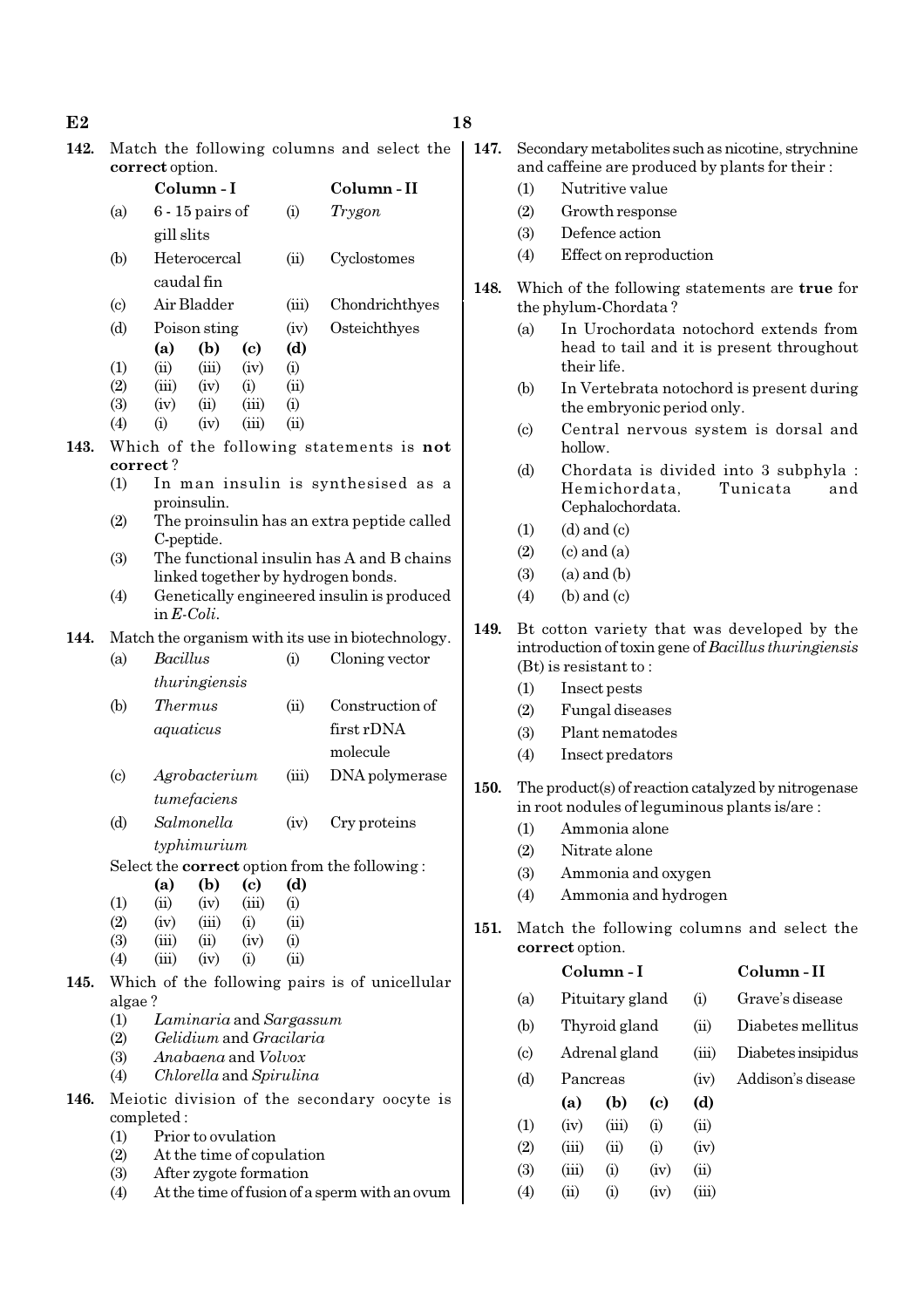|      | protein in the animals?     |                                                                                            |                                |                            |                                  |       |                                                     |  |  |
|------|-----------------------------|--------------------------------------------------------------------------------------------|--------------------------------|----------------------------|----------------------------------|-------|-----------------------------------------------------|--|--|
|      | (1)                         | Haemoglobin                                                                                |                                |                            |                                  |       |                                                     |  |  |
|      | (2)                         | Collagen                                                                                   |                                |                            |                                  |       |                                                     |  |  |
|      | (3)                         | Lectin                                                                                     |                                |                            |                                  |       |                                                     |  |  |
|      | (4)                         | Insulin                                                                                    |                                |                            |                                  |       |                                                     |  |  |
| 153. |                             | Identify the <b>correct</b> statement with regard to<br>$G_1$ phase (Gap 1) of interphase. |                                |                            |                                  |       |                                                     |  |  |
|      | (1)                         |                                                                                            |                                |                            |                                  |       | DNA synthesis or replication takes place.           |  |  |
|      | (2)                         | place.                                                                                     |                                |                            |                                  |       | Reorganisation of all cell components takes         |  |  |
|      | (3)                         |                                                                                            | not replicate its DNA.         |                            |                                  |       | Cell is metabolically active, grows but does        |  |  |
|      | (4)                         |                                                                                            |                                |                            | Nuclear Division takes place.    |       |                                                     |  |  |
| 154. |                             |                                                                                            |                                |                            | examples in grassland ecosystem. |       | Match the trophic levels with their correct species |  |  |
|      | (a)                         |                                                                                            | Fourth trophic level           |                            |                                  | (i)   | Crow                                                |  |  |
|      | (b)                         |                                                                                            | Second trophic level           |                            |                                  | (ii)  | Vulture                                             |  |  |
|      | $\left( \mathrm{c} \right)$ |                                                                                            | First trophic level            |                            |                                  | (iii) | Rabbit                                              |  |  |
|      | (d)                         |                                                                                            | Third trophic level            |                            |                                  | (iv)  | Grass                                               |  |  |
|      |                             |                                                                                            | Select the correct option:     |                            |                                  |       |                                                     |  |  |
|      |                             | (a)                                                                                        | (b)                            | $\left( \mathrm{e}\right)$ | (d)                              |       |                                                     |  |  |
|      | (1)                         | (ii)                                                                                       | (iii)                          | (iv)                       | (i)                              |       |                                                     |  |  |
|      | (2)                         | (iii)                                                                                      | (ii)                           | (i)                        | (iv)                             |       |                                                     |  |  |
|      | (3)                         | (iv)                                                                                       | (iii)                          | (ii)                       | (i)                              |       |                                                     |  |  |
|      | (4)                         | (i)                                                                                        | (ii)                           | (iii)                      | (iv)                             |       |                                                     |  |  |
| 155. |                             |                                                                                            | The ovary is half inferior in: |                            |                                  |       |                                                     |  |  |
|      | (1)                         | Brinjal                                                                                    |                                |                            |                                  |       |                                                     |  |  |
|      | (2)                         | Mustard                                                                                    |                                |                            |                                  |       |                                                     |  |  |
|      | (3)                         | Sunflower                                                                                  |                                |                            |                                  |       |                                                     |  |  |
|      | (4)                         | Plum                                                                                       |                                |                            |                                  |       |                                                     |  |  |
| 156. | at :                        | The body of the ovule is fused within the funicle                                          |                                |                            |                                  |       |                                                     |  |  |

- (1) Hilum
- (2) Micropyle
- (3) Nucellus
- (4) Chalaza
- 157. The specific palindromic sequence which is recognized by EcoRI is :
	- (1) 5' GAATTC 3'
	- 3' CTTAAG 5'
	- (2) 5' GGAACC 3'
	- 3' CCTTGG 5'
	- (3) 5' CTTAAG 3'
	- 3' GAATTC 5' (4) 5' - GGATCC - 3'
	- 3' CCTAGG 5'
- 152. Which one of the following is the most abundant | 158. Which of the following is **correct** about viroids ?
	- (1) They have RNA with protein coat.
	- (2) They have free RNA without protein coat.
	- (3) They have DNA with protein coat.
	- (4) They have free DNA without protein coat.
	- 159. In water hyacinth and water lily, pollination takes place by :
		- (1) insects or wind
		- (2) water currents only
		- (3) wind and water
		- (4) insects and water
	- 160. The transverse section of a plant shows following anatomical features :
		- (a) Large number of scattered vascular bundles surrounded by bundle sheath.
		- (b) Large conspicuous parenchymatous ground tissue.
		- (c) Vascular bundles conjoint and closed.
		- (d) Phloem parenchyma absent.

Identify the category of plant and its part :

- (1) Monocotyledonous stem
- (2) Monocotyledonous root
- (3) Dicotyledonous stem
- (4) Dicotyledonous root
- 161. Which of the following statements is correct?
	- (1) Adenine pairs with thymine through two H-bonds.
	- (2) Adenine pairs with thymine through one H-bond.
	- (3) Adenine pairs with thymine through three H-bonds.
	- (4) Adenine does not pair with thymine.
- 162. Select the correct statement.
	- (1) Glucocorticoids stimulate gluconeogenesis.
	- (2) Glucagon is associated with hypoglycemia.
	- (3) Insulin acts on pancreatic cells and adipocytes.
	- (4) Insulin is associated with hyperglycemia.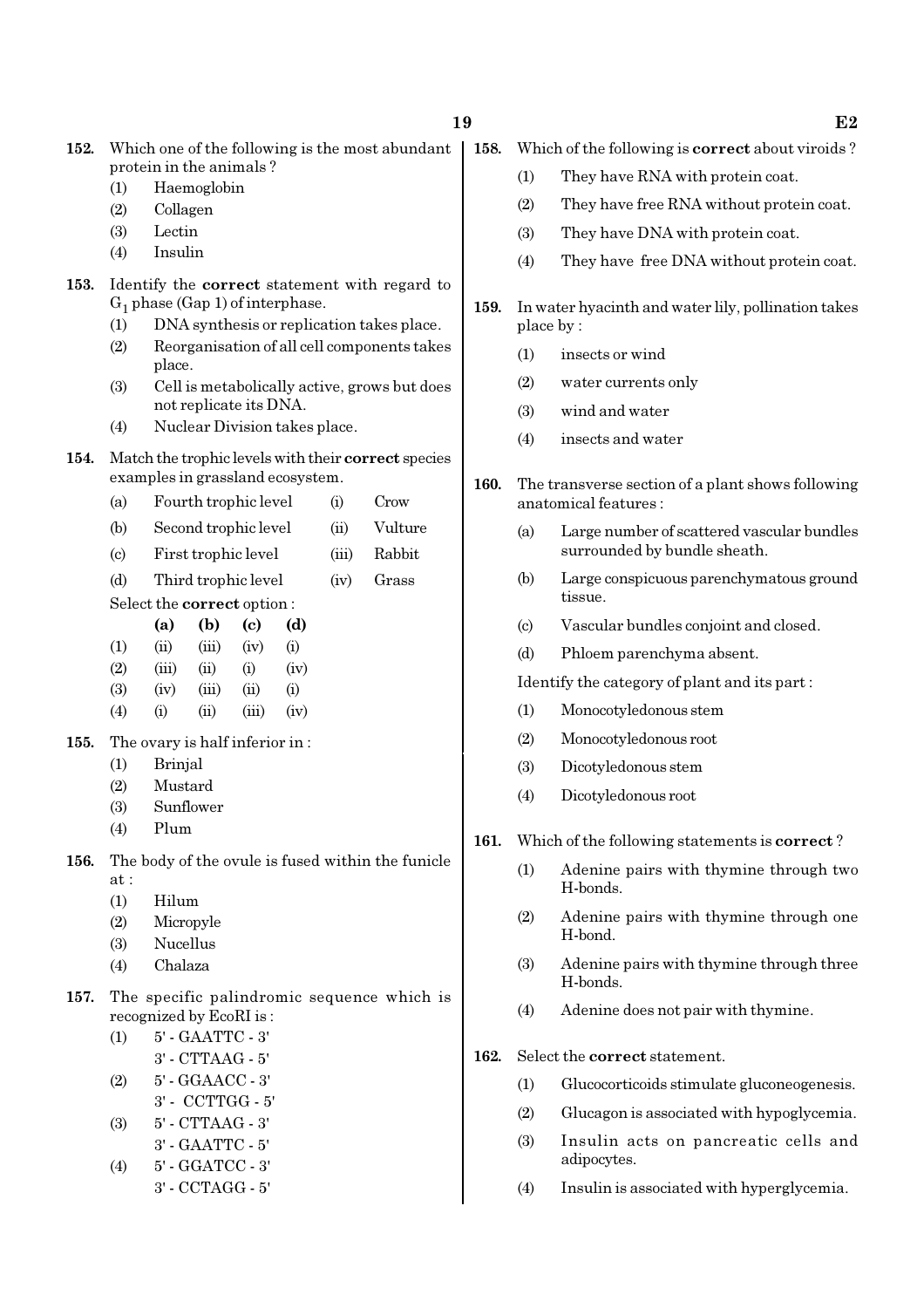| 163. |                            | Match the following columns and select the<br>correct option.                                 |                   |                                                                    |       |          |                                                        |
|------|----------------------------|-----------------------------------------------------------------------------------------------|-------------------|--------------------------------------------------------------------|-------|----------|--------------------------------------------------------|
|      |                            | Column - I                                                                                    |                   |                                                                    |       |          | Column - II                                            |
|      | (a)                        | Gregarious, polyphagous (i)<br>pest                                                           |                   |                                                                    |       |          | Asterias                                               |
|      | (b)                        |                                                                                               |                   | Adult with radial<br>symmetry and larva<br>with bilateral symmetry | (ii)  | Scorpion |                                                        |
|      | $\left( \circ \right)$     |                                                                                               | Book lungs        |                                                                    |       | (iii)    | Ctenoplana                                             |
|      | (d)                        |                                                                                               | Bioluminescence   |                                                                    |       | (iv)     | Locusta                                                |
|      |                            | (a)                                                                                           | (b)               | (c)                                                                | (d)   |          |                                                        |
|      | (1)                        | (i)                                                                                           | (iii)             | (ii)                                                               | (iv)  |          |                                                        |
|      | (2)                        | (iv)                                                                                          | (i)               | (ii)                                                               | (iii) |          |                                                        |
|      | (3)                        | (iii)                                                                                         | (ii)              | (i)                                                                | (iv)  |          |                                                        |
|      | (4)                        | (ii)                                                                                          | (i)               | (iii)                                                              | (iv)  |          |                                                        |
|      |                            |                                                                                               |                   |                                                                    |       |          |                                                        |
| 164. |                            | correct option.                                                                               |                   |                                                                    |       |          | Match the following columns and select the             |
|      |                            |                                                                                               | Column - I        |                                                                    |       |          | Column - II                                            |
|      | (a)                        |                                                                                               | Eosinophils       |                                                                    | (i)   |          | Immune response                                        |
|      | (b)                        | Basophils                                                                                     |                   |                                                                    | (ii)  |          | Phagocytosis                                           |
|      | $\left( \mathrm{c}\right)$ |                                                                                               | Neutrophils       |                                                                    | (iii) | Release  |                                                        |
|      |                            |                                                                                               |                   |                                                                    |       |          | histaminase,                                           |
|      |                            |                                                                                               |                   |                                                                    |       |          | destructive                                            |
|      |                            |                                                                                               |                   |                                                                    |       | enzymes  |                                                        |
|      | (d)                        |                                                                                               | Lymphocytes       |                                                                    | (iv)  |          | Release granules                                       |
|      |                            |                                                                                               |                   |                                                                    |       |          | containing                                             |
|      |                            |                                                                                               |                   |                                                                    |       |          | histamine                                              |
|      |                            | (a)                                                                                           | (b)               | (c)                                                                | (d)   |          |                                                        |
|      | (1)                        | (iii)                                                                                         | (iv)              | (ii)                                                               | (i)   |          |                                                        |
|      | (2)                        | (iv)                                                                                          | (i)               | (ii)                                                               | (iii) |          |                                                        |
|      | (3)                        | (i)                                                                                           | (ii)              | (iv)                                                               | (iii) |          |                                                        |
|      | (4)                        | (ii)                                                                                          | (i)               | (iii)                                                              | (iv)  |          |                                                        |
| 165. |                            |                                                                                               |                   |                                                                    |       |          | If the head of cockroach is removed, it may live for   |
|      | (1)                        | few days because :                                                                            |                   |                                                                    |       |          |                                                        |
|      |                            | the supra-oesophageal ganglia of the<br>cockroach are situated in ventral part of<br>abdomen. |                   |                                                                    |       |          |                                                        |
|      | (2)                        |                                                                                               |                   |                                                                    |       |          | the cockroach does not have nervous system.            |
|      | (3)                        |                                                                                               |                   |                                                                    |       |          | the head holds a small proportion of a nervous         |
|      |                            |                                                                                               |                   | ventral part of its body.                                          |       |          | system while the rest is situated along the            |
|      | (4)                        |                                                                                               |                   |                                                                    |       |          | the head holds a 1/3 <sup>rd</sup> of a nervous system |
|      |                            |                                                                                               |                   |                                                                    |       |          | while the rest is situated along the dorsal            |
|      |                            |                                                                                               | part of its body. |                                                                    |       |          |                                                        |
| 166. |                            |                                                                                               |                   |                                                                    |       |          | Name the enzyme that facilitates opening of DNA        |
|      |                            | helix during transcription.                                                                   |                   |                                                                    |       |          |                                                        |
|      | (1)                        |                                                                                               | DNA ligase        |                                                                    |       |          |                                                        |
|      | (2)                        |                                                                                               | DNA helicase      |                                                                    |       |          |                                                        |
|      | (3)                        |                                                                                               | DNA polymerase    |                                                                    |       |          |                                                        |

(4) RNA polymerase

|      | of:                         |                                                     |                   |             |                   |                                                                                                        |  |  |  |
|------|-----------------------------|-----------------------------------------------------|-------------------|-------------|-------------------|--------------------------------------------------------------------------------------------------------|--|--|--|
|      | (1)                         | Adaptive radiation                                  |                   |             |                   |                                                                                                        |  |  |  |
|      | (2)                         | Convergent evolution                                |                   |             |                   |                                                                                                        |  |  |  |
|      | (3)                         | Industrial melanism                                 |                   |             |                   |                                                                                                        |  |  |  |
|      | (4)                         | Natural selection                                   |                   |             |                   |                                                                                                        |  |  |  |
| 168. |                             | Which of the following hormone levels will cause    |                   |             |                   |                                                                                                        |  |  |  |
|      |                             | release of ovum (ovulation) from the graffian       |                   |             |                   |                                                                                                        |  |  |  |
|      |                             | follicle?                                           |                   |             |                   |                                                                                                        |  |  |  |
|      | (1)                         | High concentration of Estrogen                      |                   |             |                   |                                                                                                        |  |  |  |
|      | (2)                         | High concentration of Progesterone                  |                   |             |                   |                                                                                                        |  |  |  |
|      | (3)                         | Low concentration of LH<br>Low concentration of FSH |                   |             |                   |                                                                                                        |  |  |  |
|      | (4)                         |                                                     |                   |             |                   |                                                                                                        |  |  |  |
| 169. |                             |                                                     |                   |             |                   | If the distance between two consecutive base pairs                                                     |  |  |  |
|      |                             |                                                     |                   |             |                   | is 0.34 nm and the total number of base pairs of a                                                     |  |  |  |
|      |                             |                                                     |                   |             |                   | DNA double helix in a typical mammalian cell is<br>$6.6 \times 10^9$ bp, then the length of the DNA is |  |  |  |
|      |                             | approximately:                                      |                   |             |                   |                                                                                                        |  |  |  |
|      | (1)                         |                                                     | 2.0 meters        |             |                   |                                                                                                        |  |  |  |
|      | (2)                         |                                                     | 2.5 meters        |             |                   |                                                                                                        |  |  |  |
|      | (3)                         |                                                     | 2.2 meters        |             |                   |                                                                                                        |  |  |  |
|      | (4)                         |                                                     | 2.7 meters        |             |                   |                                                                                                        |  |  |  |
| 170. |                             |                                                     |                   |             |                   | Match the following columns and select the                                                             |  |  |  |
|      |                             | correct option.                                     |                   |             |                   |                                                                                                        |  |  |  |
|      |                             |                                                     | Column-I          |             |                   | Column-II                                                                                              |  |  |  |
|      | (a)                         | Placenta                                            |                   |             | (i)               | Androgens                                                                                              |  |  |  |
|      |                             |                                                     |                   |             |                   | Human Chorionic                                                                                        |  |  |  |
|      | (b)                         |                                                     | Zona pellucida    |             | (ii)              |                                                                                                        |  |  |  |
|      |                             |                                                     |                   |             | Gonadotropin      |                                                                                                        |  |  |  |
|      |                             |                                                     |                   |             |                   | (hCG)                                                                                                  |  |  |  |
|      | $\left( \mathrm{c} \right)$ |                                                     | Bulbo-urethral    |             | (iii)             | Layer of the ovum                                                                                      |  |  |  |
|      |                             | glands                                              |                   |             |                   |                                                                                                        |  |  |  |
|      | (d)                         | Leydig cells                                        |                   |             | (iv)              | Lubrication of the                                                                                     |  |  |  |
|      |                             |                                                     |                   |             |                   |                                                                                                        |  |  |  |
|      |                             |                                                     |                   |             |                   | Penis                                                                                                  |  |  |  |
|      |                             | (a)                                                 | (b)               | (c)         | (d)               |                                                                                                        |  |  |  |
|      | (1)<br>(2)                  | (iv)                                                | (iii)             | (i)<br>(ii) | (ii)              |                                                                                                        |  |  |  |
|      | (3)                         | (i)<br>(iii)                                        | (iv)<br>(ii)      | (iv)        | (iii)<br>$\rm(i)$ |                                                                                                        |  |  |  |
|      | $\left( 4\right)$           | $\rm (II)$                                          | (III)             | (1V)        | $\left(1\right)$  |                                                                                                        |  |  |  |
| 171. |                             |                                                     |                   |             |                   | Match the following columns and select the                                                             |  |  |  |
|      |                             | correct option.                                     |                   |             |                   |                                                                                                        |  |  |  |
|      |                             |                                                     | Column - I        |             |                   | Column-II                                                                                              |  |  |  |
|      |                             |                                                     | Clostridium       |             |                   |                                                                                                        |  |  |  |
|      | (a)                         |                                                     |                   |             | (i)               | Cyclosporin-A                                                                                          |  |  |  |
|      |                             |                                                     | butylicum         |             |                   |                                                                                                        |  |  |  |
|      | (b)                         |                                                     | Trichoderma       |             | (ii)              | Butyric Acid                                                                                           |  |  |  |
|      |                             |                                                     | polysporum        |             |                   |                                                                                                        |  |  |  |
|      | $\left( \mathrm{c} \right)$ |                                                     | Monascus          |             | (iii)             | Citric Acid                                                                                            |  |  |  |
|      |                             |                                                     |                   |             |                   |                                                                                                        |  |  |  |
|      |                             |                                                     | purpureus         |             |                   |                                                                                                        |  |  |  |
|      | (d)                         |                                                     | Aspergillus niger |             | (iv)              | Blood cholesterol                                                                                      |  |  |  |
|      |                             |                                                     |                   |             |                   | lowering agent                                                                                         |  |  |  |
|      |                             | (a)                                                 | (b)               | (c)         | (d)               |                                                                                                        |  |  |  |
|      | (1)                         | (iii)                                               | (iv)              | (ii)        | (i)               |                                                                                                        |  |  |  |
|      | (2)                         | (ii)                                                | (i)               | (iv)        | (iii)             |                                                                                                        |  |  |  |
|      | (3)                         | (i)                                                 | (ii)              | (iv)        | (iii)             |                                                                                                        |  |  |  |
|      | (4)                         | (iv)                                                | (iii)             | (ii)        |                   |                                                                                                        |  |  |  |

167. Flippers of Penguins and Dolphins are examples

#### $E2$  20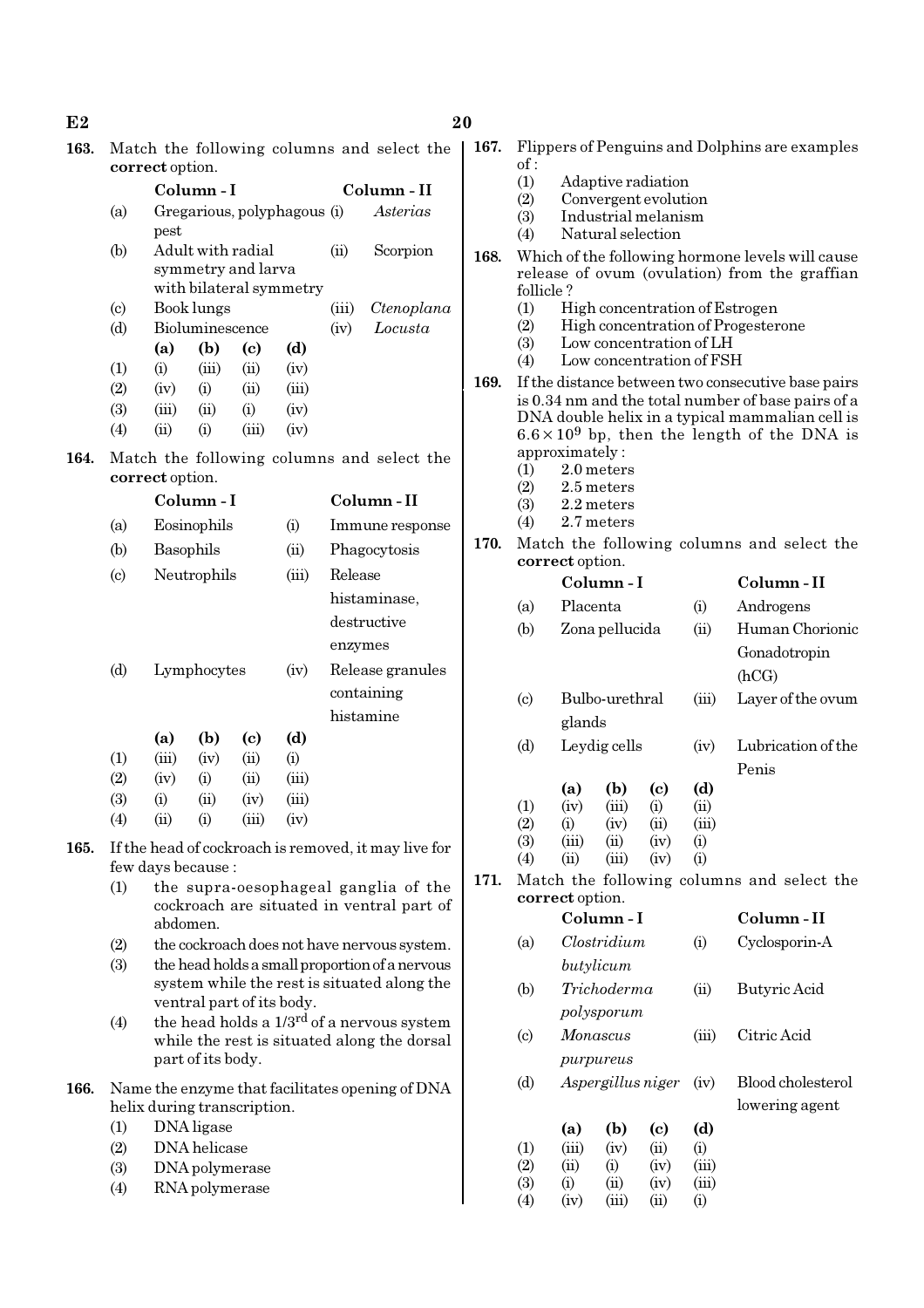- 172. Goblet cells of alimentary canal are modified | 178. from :
	- (1) Squamous epithelial cells
	- (2) Columnar epithelial cells
	- (3) Chondrocytes
	- (4) Compound epithelial cells
- 173. Experimental verification of the chromosomal theory of inheritance was done by :
	- (1) Mendel
	- (2) Sutton
	- (3) Boveri
	- (4) Morgan
- 174. The process responsible for facilitating loss of water in liquid form from the tip of grass blades at night and in early morning is :
	- (1) Transpiration
	- (2) Root pressure
	- (3) Imbibition
	- (4) Plasmolysis
- 175. Identify the substances having glycosidic bond and peptide bond, respectively in their structure :
	- (1) Chitin, cholesterol
	- (2) Glycerol, trypsin
	- (3) Cellulose, lecithin
	- (4) Inulin, insulin
- 176. Which of the following is not an attribute of a population ?
	- (1) Sex ratio
	- (2) Natality
	- (3) Mortality
	- (4) Species interaction
- 177. The enzyme enterokinase helps in conversion of :
	- (1) protein into polypeptides
	- (2) trypsinogen into trypsin
	- (3) caseinogen into casein
	- (4) pepsinogen into pepsin
- Some dividing cells exit the cell cycle and enter vegetative inactive stage. This is called quiescent stage  $(G_0)$ . This process occurs at the end of :
	- (1) M phase
	- $(2)$  G<sub>1</sub> phase
	- (3) S phase
	- (4)  $G_2$  phase
- 179. In relation to Gross primary productivity and Net primary productivity of an ecosystem, which one of the following statements is correct ?
	- (1) Gross primary productivity is always less than net primary productivity.
	- (2) Gross primary productivity is always more than net primary productivity.
	- (3) Gross primary productivity and Net primary productivity are one and same.
	- (4) There is no relationship between Gross primary productivity and Net primary productivity.
- 180. Which of the following is put into Anaerobic sludge digester for further sewage treatment ?
	- (1) Primary sludge
	- (2) Floating debris
	- (3) Effluents of primary treatment
	- (4) Activated sludge

- o 0 o -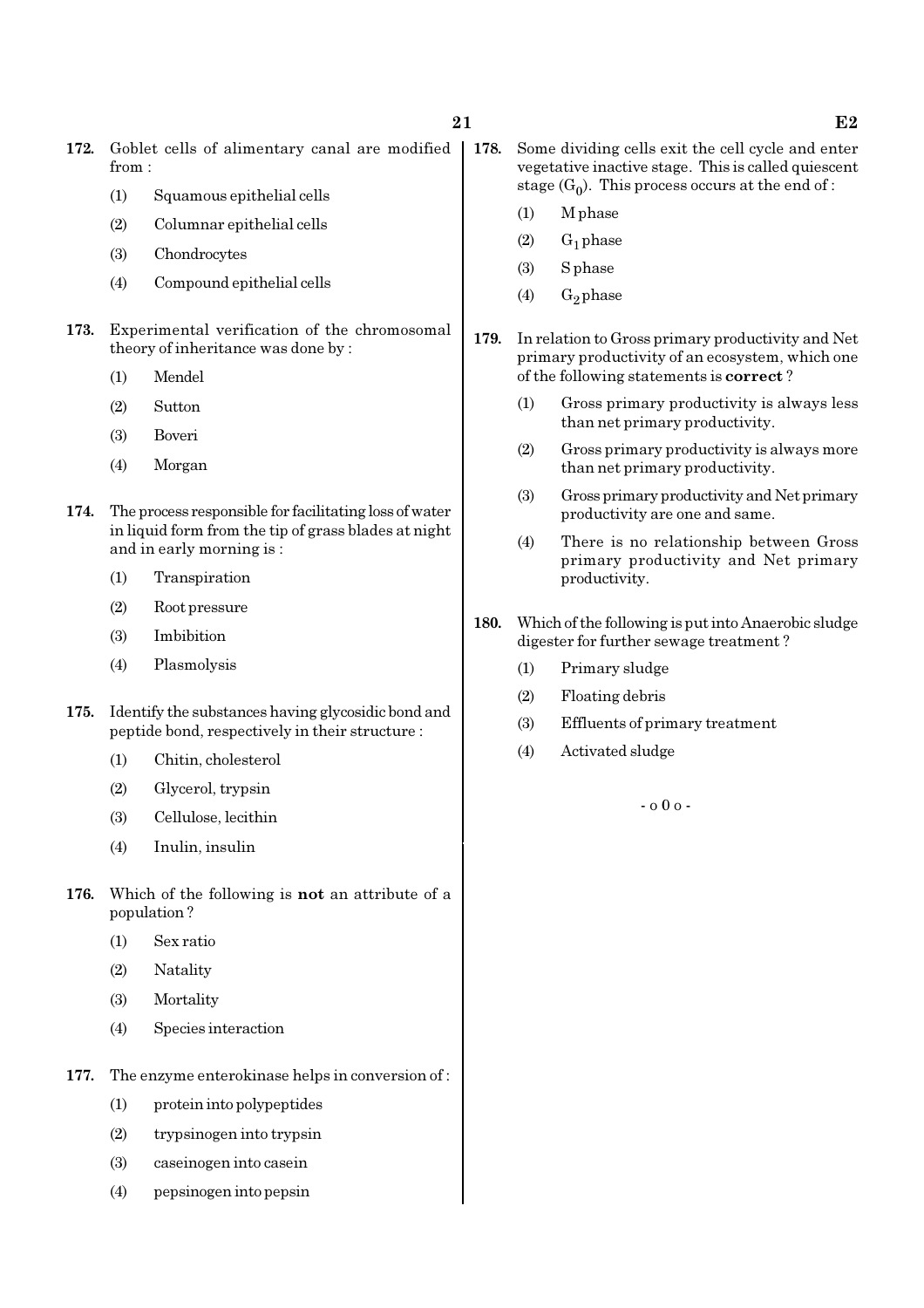### E2 22 Space For Rough Work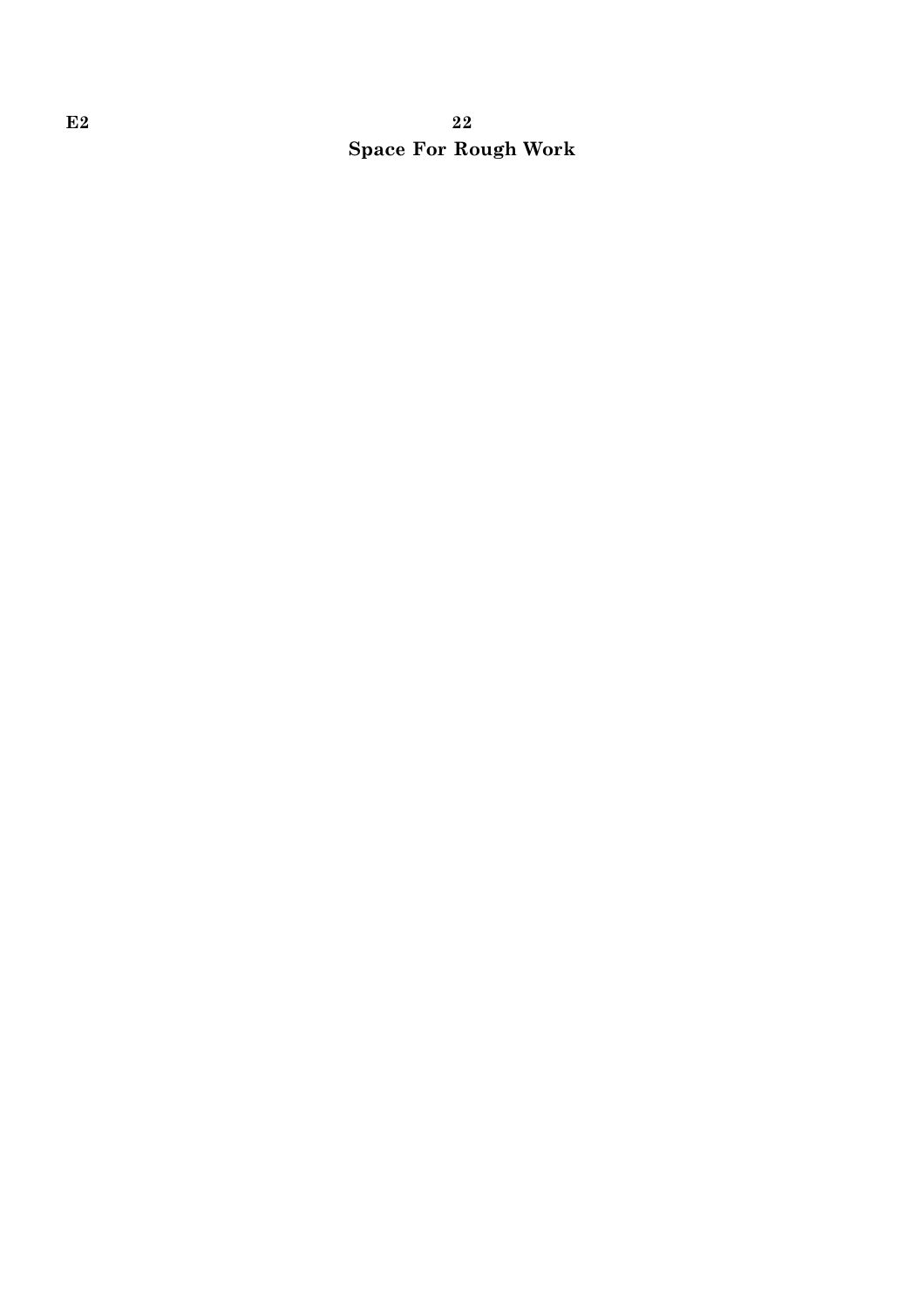### 23 Beta  $\mathbf{E2}$ Space For Rough Work